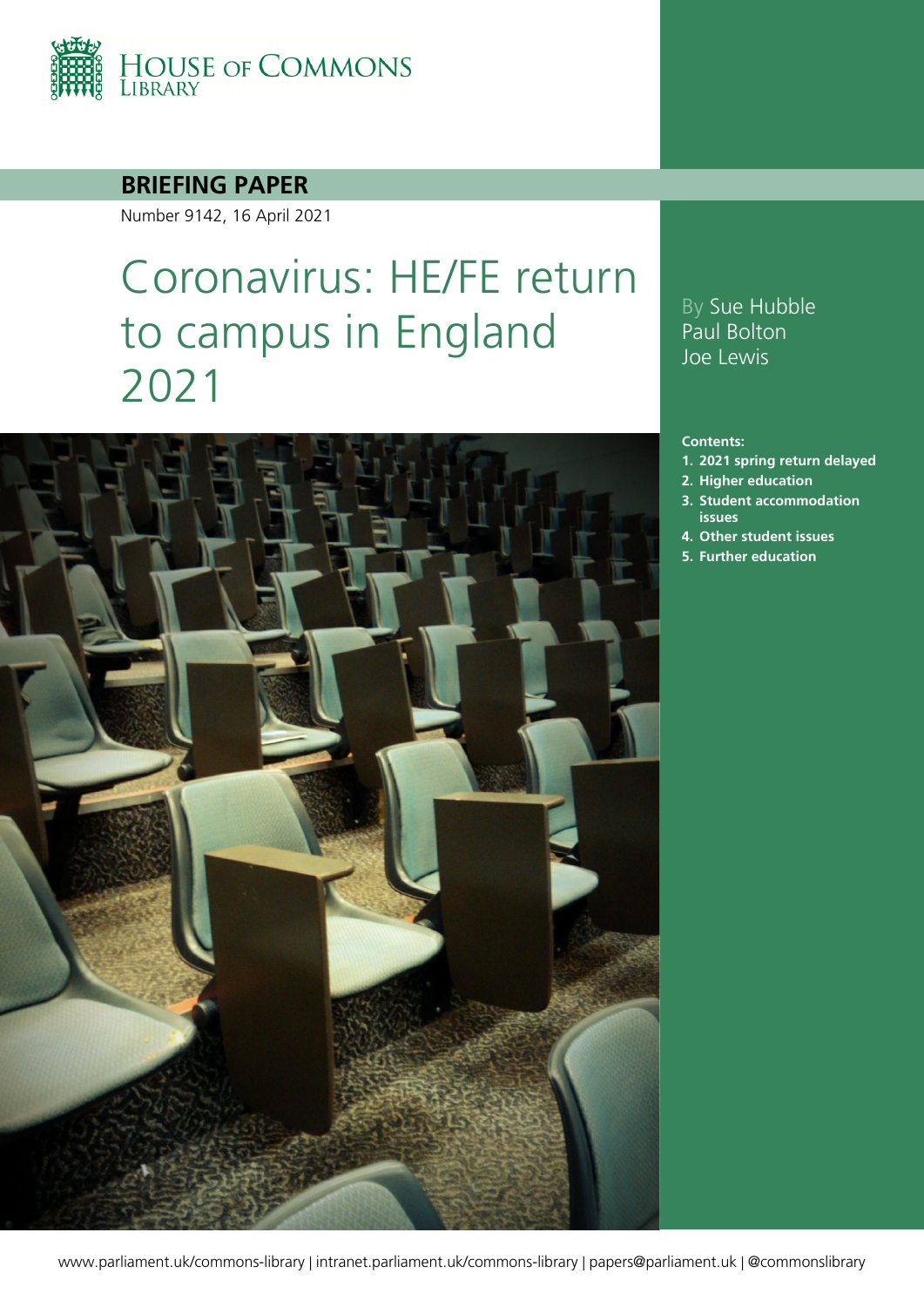# **Contents**

|     | <b>Summary</b>                                                           |                         |
|-----|--------------------------------------------------------------------------|-------------------------|
| 1.  | 2021 spring return delayed                                               | 4                       |
| 1.1 | Covid-19 roadmap announcement, 22 February 2021                          | 4                       |
| 1.2 | March 2021 update                                                        | 5                       |
| 1.3 | April 2021 update                                                        | 5                       |
| 1.4 | Response to the delayed HE re-openings                                   | 6                       |
| 2.  | <b>Higher education</b>                                                  | $\overline{\mathbf{z}}$ |
| 2.1 | Re-opening guidance                                                      | $\overline{7}$          |
| 2.2 | Testing arrangements and face coverings                                  | $\,8\,$                 |
| 2.3 | Children's Task and Finish Group: Paper on HE settings                   | 9                       |
| 3.  | <b>Student accommodation issues</b>                                      | 10                      |
| 3.1 | Where did students spend the winter break and where are they living now? | 10                      |
| 3.2 | Rent reductions                                                          | 11                      |
| 3.3 | Difficulty paying rent and hardship funding                              | 11                      |
| 3.4 | Refunds for fees and accommodation                                       | 12                      |
| 4.  | <b>Other student issues</b>                                              | 15                      |
| 4.1 | Fines for house parties                                                  | 15                      |
| 4.2 | Maintenance loans for students still at home                             | 15                      |
| 5.  | <b>Further education</b>                                                 | 17                      |
| 5.1 | Covid Road Map guidance for colleges 22 February 2021                    | 17                      |
| 5.2 | Updated guidance March 2021                                              | 19                      |
| 5.3 | Updated guidance April 2021                                              | 20                      |
| 5.4 | Examinations in summer 2021                                              | 20                      |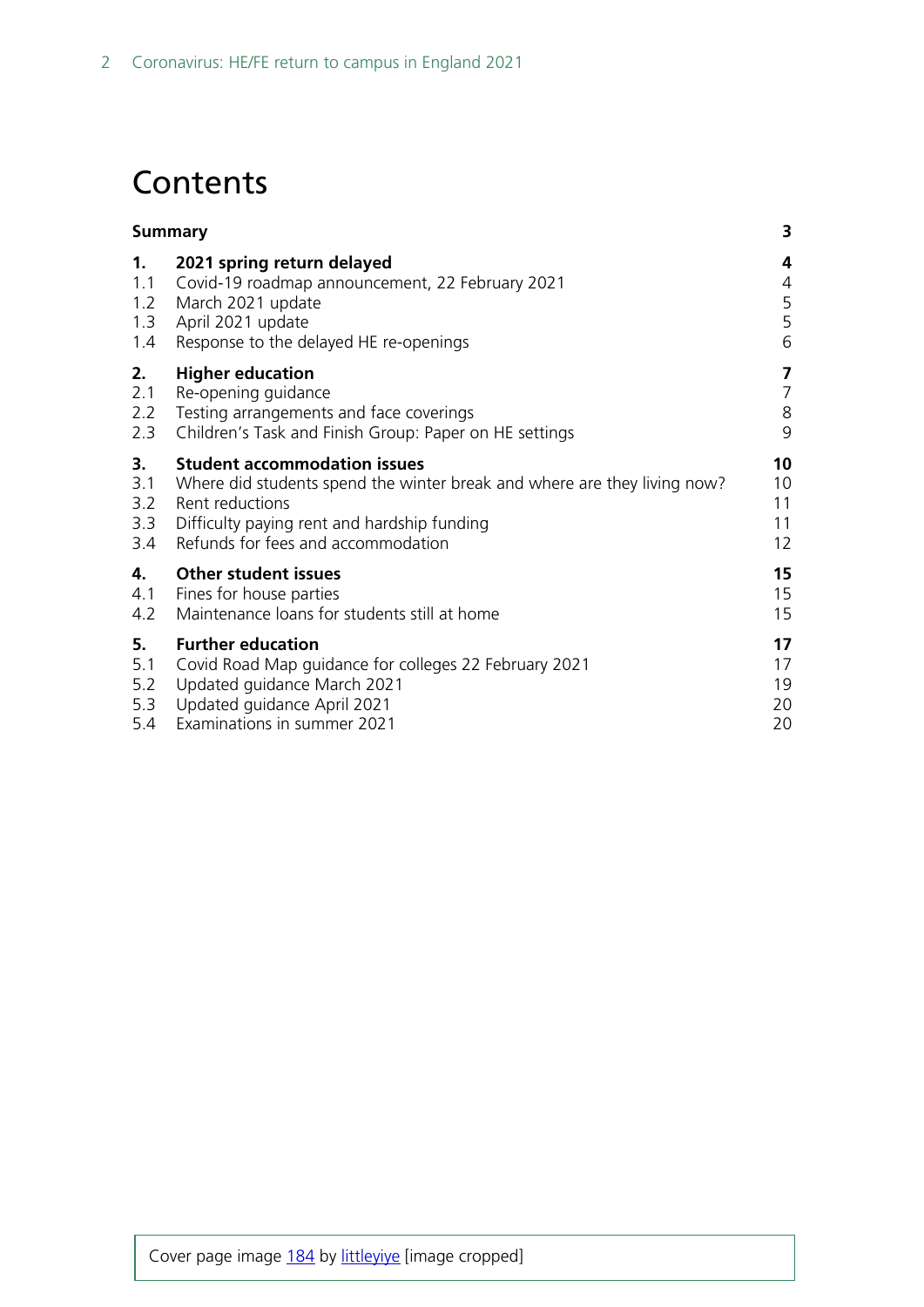# <span id="page-2-0"></span>Summary

On 4 January 2021, the Government announced a third national lockdown due to the coronavirus pandemic.

Prior to the lockdown, students were expected to return to Further Education (FE) colleges on 18 January and Higher Education (HE) students were planning for a staggered return to campuses from 25 January 2021.

The lockdown rules prevented the majority of students from returning to campuses. Only HE students taking specific courses relating to key health areas, and FE students who were vulnerable, the children of critical workers, or taking vocational courses that were about to be completed where assessments could not be done remotely were allowed to return for teaching. The remainder of courses reverted to online delivery.

On 28 January 2021, the Education Secretary Gavin Williamson announced that colleges and universities would return from 8 March at the earliest.

On 22 February 2021, the Prime Minister Boris Johnson announced a roadmap for ending lockdown restrictions in England. The roadmap set out that from 8 March all schools and colleges would be able to fully open, while students on HE courses requiring practical teaching and specialist facilities would also be able to return to campus.

Updated guidance was issued for FE and HE providers in March. The guidance widened the groups of HE students who could return to campus, and stated that the return of other students would be considered over the Easter break.

On 13 April 2021, the Universities Minister Michelle Donelan announced that remaining HE students would be able to return to in-person teaching from 17 May at the earliest.

This briefing paper discusses announcements affecting the FE and HE sectors in England from January 2021 and was correct at the time of writing.

Details of earlier Covid-related restrictions for the sectors and their impact are given in the following briefing papers:

- CBP 8859, [Coronavirus Bill: childcare and education settings,](https://researchbriefings.files.parliament.uk/documents/CBP-8859/CBP-8859.pdf) 20 March 2020
- CBP 8893, [Coronavirus implications for the further and higher education sectors in](http://researchbriefingsapp.parliament.uk/resourcefile/get/26a4f7d5-ec2d-46ce-a0fd-7324ce99e0c5/cbp08893.pdf)  [England,](http://researchbriefingsapp.parliament.uk/resourcefile/get/26a4f7d5-ec2d-46ce-a0fd-7324ce99e0c5/cbp08893.pdf) 11 April 2020
- CBP 8908, [Coronavirus: Update implications for the further and higher education](http://researchbriefingsapp.parliament.uk/resourcefile/get/e42ceaa1-07af-49a6-817f-3c814a7d4c7c/cbp08908.pdf)  [sectors,](http://researchbriefingsapp.parliament.uk/resourcefile/get/e42ceaa1-07af-49a6-817f-3c814a7d4c7c/cbp08908.pdf) 21 May 2020
- CBP, 8932, [Coronavirus: Easing lockdown restrictions in FE and HE in England,](http://researchbriefingsapp.parliament.uk/resourcefile/get/f3ad3896-ade4-46e2-bdb4-356144843ca3/cbp08932.pdf) 2 September 2020
- CBP 9030, [Coronavirus: Higher and further education back to campus in England](http://researchbriefingsapp.parliament.uk/resourcefile/get/cdfe96cc-8cae-4bba-a76c-8eae9d3cec56/cbp09030.pdf)  [in 2020/21?](http://researchbriefingsapp.parliament.uk/resourcefile/get/cdfe96cc-8cae-4bba-a76c-8eae9d3cec56/cbp09030.pdf) 6 January 2021
- CBP 8989, [A level results in England and the impact on university admissions in](http://researchbriefingsapp.parliament.uk/resourcefile/get/c6d50691-4ac2-4e9c-9739-b8802b040ba6/cbp08989.pdf)  [2020-21,](http://researchbriefingsapp.parliament.uk/resourcefile/get/c6d50691-4ac2-4e9c-9739-b8802b040ba6/cbp08989.pdf) 2 September 2020
- CBP 9122, [Coronavirus: Student accommodation issues,](http://researchbriefingsapp.parliament.uk/resourcefile/get/c6378fde-64d2-450c-97c1-b8afc409d4b2/cbp09122.pdf) 25 January 2021
- CBP 8954, [Financial impact on higher education,](http://researchbriefingsapp.parliament.uk/resourcefile/get/7412c5b9-941d-4419-9f22-78cbba57309c/cbp08954.pdf) 15 January 2021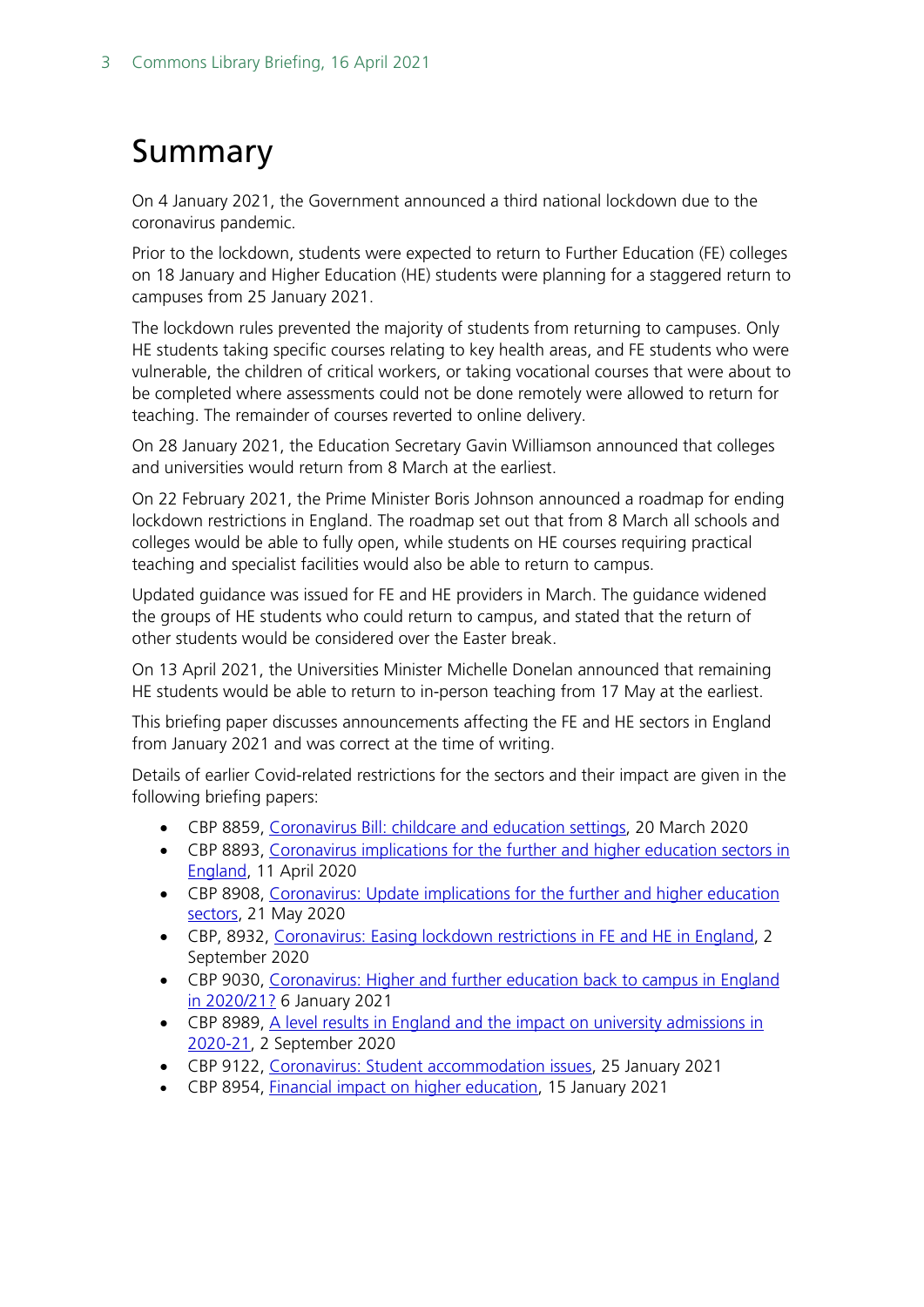# <span id="page-3-0"></span>1. 2021 spring return delayed

On 4 January 2021, the Government announced a third national lockdown due to the coronavirus pandemic. Prior to the lockdown, students were expected to return to FE colleges on 18 January 2021 and most HE students were planning for a staggered return to campuses from 25 January 2021. The lockdown rules prevented the majority of students from returning to campuses; only students taking specific courses relating to key health areas were allowed to return for teaching. The remainder of courses reverted to online delivery.

On 28 January 2021, the Education Secretary Gavin Williamson announced that colleges would return from 8 March at the earliest:

Education is a national priority and we want schools, colleges and universities fully open as soon as the public health situation allows.

As confirmed by the PM we hope to get pupils & students back from 8 March.<sup>[1](#page-3-2)</sup>

Mr Williamson said that the 8 March was chosen as the return date because by this date the Government hoped that everyone in the top four vaccination priority groups would have developed immunity from the virus.

## <span id="page-3-1"></span>1.1 Covid-19 roadmap announcement, 22 February 2021

On 22 February 2021, the Prime Minister [announced](https://hansard.parliament.uk/commons/2021-02-22/debates/7F26D493-AF6A-46A4-A1C3-61A39DD527CE/Covid-19RoadMap) his roadmap for ending lockdown in England (the devolved nations set out their own arrangements);<sup>[2](#page-3-3)</sup> the details of the plan are set out in the guidance [COVID-19 Response -](https://www.gov.uk/government/publications/covid-19-response-spring-2021/covid-19-response-spring-2021-summary) Spring 2021. [3](#page-3-4)

The roadmap outlines four steps for easing restrictions. Before proceeding to the next step, the Government will examine the data to assess the impact of the previous step.

Step One will start on March 8. In this phase pupils and students in all schools and FE settings will return to face-to-face education. HE students on courses requiring practical teaching, specialist facilities, or on-site assessments were to return to campus from 8 March. Arrangements for all other students were to be reviewed by the end of the Easter holidays. Students and institutions will be given a week's notice ahead of any reopening:

Students on practical Higher Education courses at English universities who would be unable to complete their courses if they did not return to take part in practical teaching, access specialist facilities, or complete assessments will also return from 8 March. Research labs and libraries can be kept open if needed.

<span id="page-3-2"></span><sup>1</sup> Department for Education blog, [Prime Minister announces that schools and colleges](https://dfemedia.blog.gov.uk/2021/01/28/prime-minister-announces-that-schools-and-colleges-will-return-from-8-march-at-the-earliest/)  [will return from 8 March at the earliest,](https://dfemedia.blog.gov.uk/2021/01/28/prime-minister-announces-that-schools-and-colleges-will-return-from-8-march-at-the-earliest/) 28 January 2021

<span id="page-3-4"></span><span id="page-3-3"></span><sup>&</sup>lt;sup>2</sup> [HC Deb \[Covid-19: Road Map\] 22 February 2021](https://hansard.parliament.uk/commons/2021-02-22/debates/7F26D493-AF6A-46A4-A1C3-61A39DD527CE/Covid-19RoadMap)

<sup>&</sup>lt;sup>3</sup> HM Government, [COVID-19 Response -](https://assets.publishing.service.gov.uk/government/uploads/system/uploads/attachment_data/file/963491/COVID-19_Response_-_Spring_2021.pdf) Spring 2021, February 2021 CP 398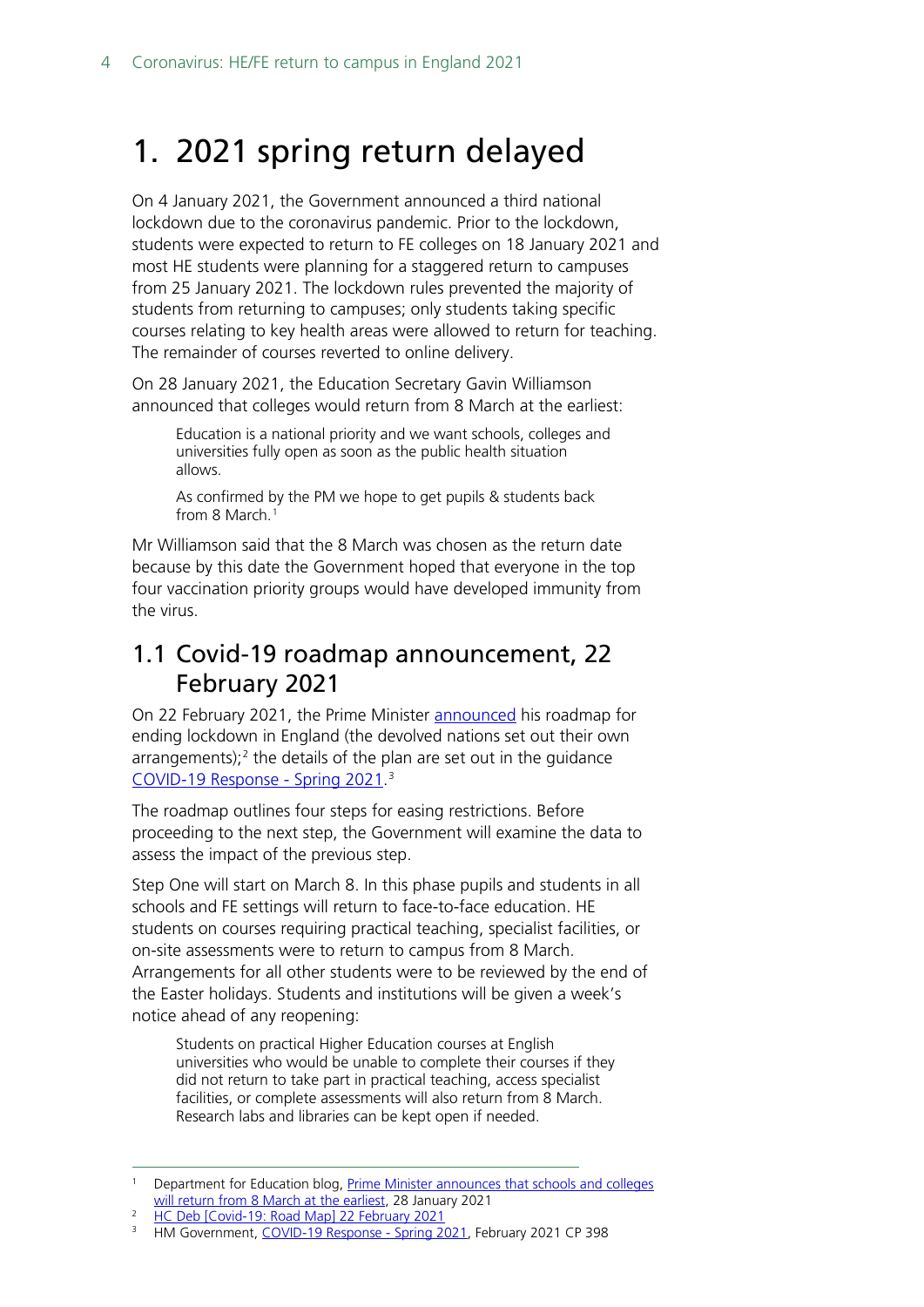For those Higher Education students that do not need to take part in practical teaching, and do not require access to specialist facilities or equipment as part of their studies, the Government will review, by the end of the Easter holidays, the options for timing of the return of these students. This will take account of the latest data and will then be a key part of the wider roadmap steps. Students and institutions will be given a week's notice ahead of any reopening. The Government recognises the difficulties and disruption that this may cause for many students and their families where they remain unable to return to Higher Education settings, but it is necessary to limit the number of students who return to university at this stage to minimise travel and manage the risk of transmission. [4](#page-4-2)

# <span id="page-4-0"></span>1.2 March 2021 update

In March 2021, the DfE issued updated guidance for Higher Education Providers (HEPs) that confirmed that from 8 March they would be able to resume in-person teaching and learning for students who were studying practical or practice-based (including creative arts) subjects requiring specialist equipment and facilities.

HEPs with high numbers of returning students were asked to consider staggering their return. Where community testing facilities were available, students were encouraged to test themselves before they travelled back to university. Once students had returned to their termtime accommodation they were to remain living there, but they could return home for their Easter break.

The return of other students was to be considered over the Easter break.

# <span id="page-4-1"></span>1.3 April 2021 update

On 13 April 2021, the Universities Minister Michelle Donelan [announced](https://questions-statements.parliament.uk/written-statements/detail/2021-04-13/hcws912)  [that remaining HE students would be able to return](https://questions-statements.parliament.uk/written-statements/detail/2021-04-13/hcws912) to in-person teaching from 17 May at the earliest, alongside Step 3 of the roadmap. The announcement also included an extra £15m for student hardship this academic year, and noted that the mental health support platform [Student Space,](https://studentspace.org.uk/) which is funded by the Office for Students (OfS), will be extended<sup>[5](#page-4-3)</sup>

The DfE guidance for HEPs was updated to reflect the announcement: [Students returning to, and starting, higher education during Spring and](https://www.gov.uk/government/publications/higher-education-reopening-buildings-and-campuses)  [Summer 2021,](https://www.gov.uk/government/publications/higher-education-reopening-buildings-and-campuses) April 2021. HEPs are encouraged to manage the return of students in a way that minimises transport pressures. Returning students and staff will be asked to take three Covid-19 tests, after which twice-weekly testing would be made available through home testing kits or university facilities.

<span id="page-4-2"></span><sup>4</sup> HM Government, [COVID-19 response − spring 2021,](https://assets.publishing.service.gov.uk/government/uploads/system/uploads/attachment_data/file/963491/COVID-19_Response_-_Spring_2021.pdf) February 2021 CP 398 paras 89-91.

<span id="page-4-3"></span><sup>5</sup> [Higher Education Update, HCWS912,](https://questions-statements.parliament.uk/written-statements/detail/2021-04-13/hcws912) 13 April 2021.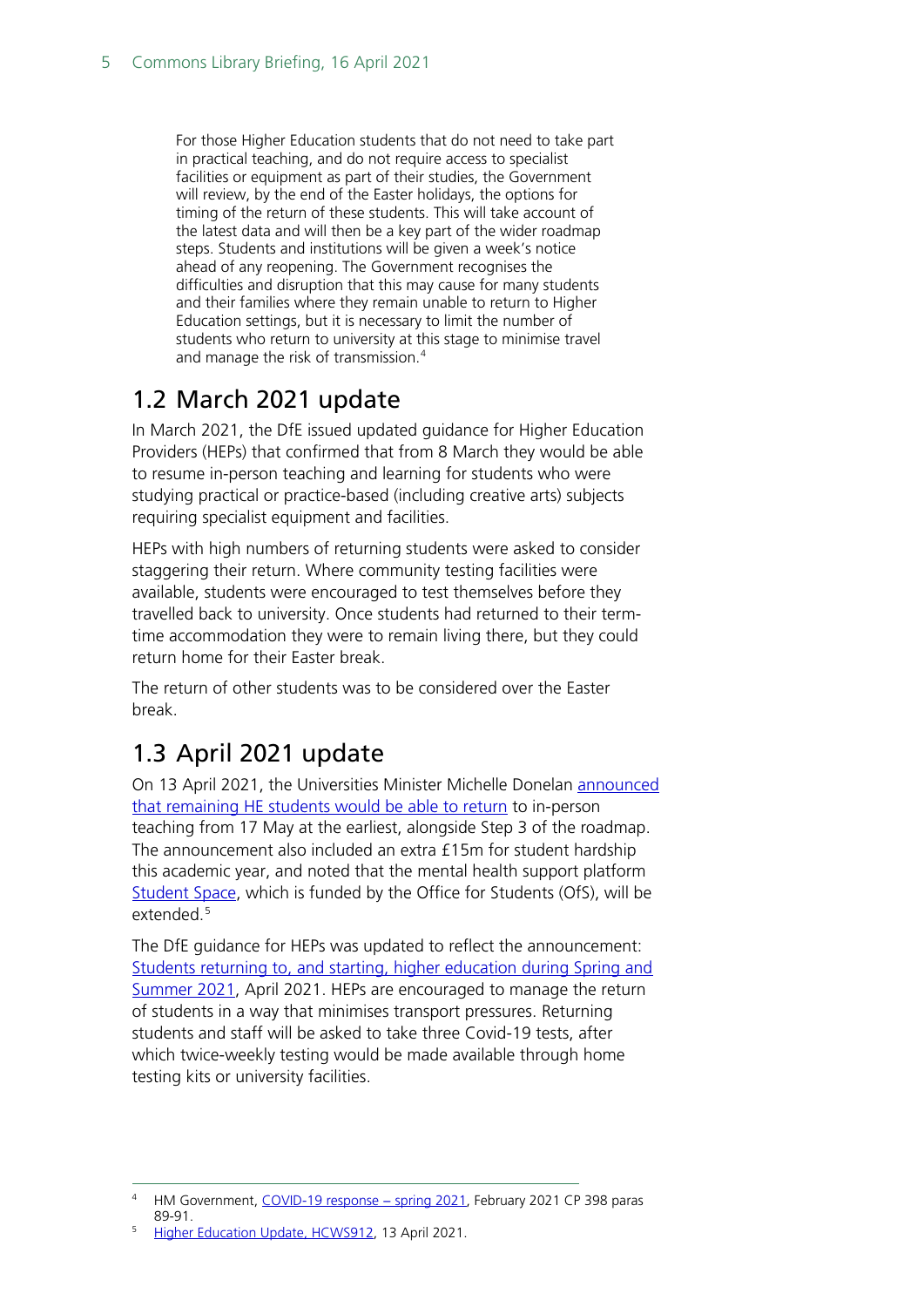## <span id="page-5-0"></span>1.4 Response to the delayed HE re-openings

The president of Universities UK (UUK), Julia Buckingham, expressed her [disappointment](https://www.universitiesuk.ac.uk/news/Pages/uuk-response-to-government-update-on-student-returns-in-England.aspx) at the confirmation that no further students can return for in-person activities in England until at least 17 May:

This is hugely disappointing news for all those students in England who have been learning online since December, and comes at a crucial time in the academic year when in-person support from tutors and friends is highly valued by students ahead of their endof-year exams.

We know that many are desperate to return to use facilities and take part in covid-safe in-person teaching, learning and other activities – which the government has previously recognised as essential to their mental health and wellbeing.<sup>[6](#page-5-1)</sup>

The general secretary of the University and College Union (UCU), Jo Grady, [highlighted the fact](https://www.ucu.org.uk/article/11503/UCU-response-to-17-May-university-return) that many students will have already sat their exams by the time universities are allowed to re-open fully in May:

The UK government has consistently disregarded the needs of university staff and students throughout this pandemic, treating them as an afterthought at best. So unfortunately, it is no surprise that it has only confirmed university learning will remain online the day after many students have already started their summer term.

Ministers now need to be honest with staff and students and confirm most courses will stay online until September, which is what UCU has been calling for. Restarting in-person activities in mid-May makes absolutely no sense, as many students' exams will already have finished.<sup>[7](#page-5-2)</sup>

The return of students to higher education campuses [was debated in](https://hansard.parliament.uk/lords/2021-04-15/debates/D98D8B57-E276-421B-9472-D741E2461663/HigherEducationNewAndReturningStudents)  [the House of Lords](https://hansard.parliament.uk/lords/2021-04-15/debates/D98D8B57-E276-421B-9472-D741E2461663/HigherEducationNewAndReturningStudents) on 15 April 2021.[8](#page-5-3)

<span id="page-5-1"></span><sup>6</sup> UUK, ["Government decision on student returns in England 'hugely disappointing for](https://www.universitiesuk.ac.uk/news/Pages/uuk-response-to-government-update-on-student-returns-in-England.aspx)  [students"](https://www.universitiesuk.ac.uk/news/Pages/uuk-response-to-government-update-on-student-returns-in-England.aspx), 13 April 2021.

UCU, "UCU response to 17 [May university return"](https://www.ucu.org.uk/article/11503/UCU-response-to-17-May-university-return), 13 April 2021.

<span id="page-5-3"></span><span id="page-5-2"></span><sup>8</sup> [HL Deb 15 April 2021 c1443-1446.](https://hansard.parliament.uk/lords/2021-04-15/debates/D98D8B57-E276-421B-9472-D741E2461663/HigherEducationNewAndReturningStudents)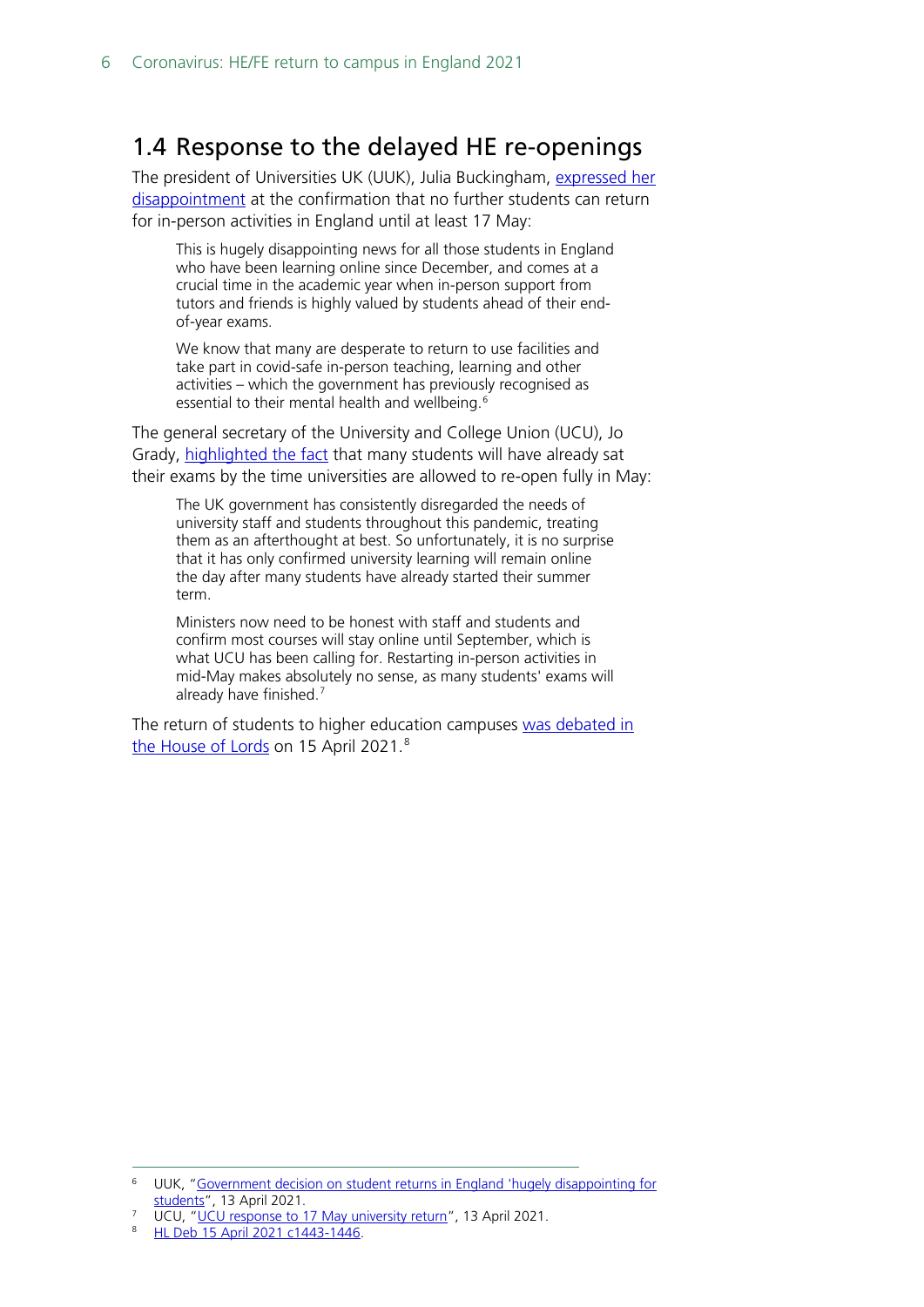# <span id="page-6-0"></span>2. Higher education

The DfE has published two guidance documents for HEPs on students returning to campuses in the spring: [Higher education: operational](https://www.gov.uk/government/publications/higher-education-reopening-buildings-and-campuses/higher-education-reopening-buildings-and-campuses)  [guidance](https://www.gov.uk/government/publications/higher-education-reopening-buildings-and-campuses/higher-education-reopening-buildings-and-campuses) (updated 13 April 2021) and [Students returning to, and](https://assets.publishing.service.gov.uk/government/uploads/system/uploads/attachment_data/file/977819/Students_returning_to__and_starting__higher_education_in_the_spring_term_130421.pdf)  [starting, higher education during Spring and Summer 2021. Guidance](https://assets.publishing.service.gov.uk/government/uploads/system/uploads/attachment_data/file/977819/Students_returning_to__and_starting__higher_education_in_the_spring_term_130421.pdf)  [for higher education providers,](https://assets.publishing.service.gov.uk/government/uploads/system/uploads/attachment_data/file/977819/Students_returning_to__and_starting__higher_education_in_the_spring_term_130421.pdf) (updated 13 April 2021).

The Office for Students (OfS) has also published guidance for providers, [Returning to university in 2021.](https://www.officeforstudents.org.uk/for-students/student-guide-to-coronavirus/returning-to-university-in-2021/)

The [STUDENTCROWD](https://www.studentcrowd.com/article/university-responses-to-covid-19) website contains a list of the latest plans for teaching delivery in each higher education institution.

# <span id="page-6-1"></span>2.1 Re-opening guidance

The ["students returning"](https://www.gov.uk/government/publications/higher-education-reopening-buildings-and-campuses/higher-education-reopening-buildings-and-campuses) guidance published in early February added policing to the list of courses that were important for the supply of critical workers. Although teaching and learning were to be provided online wherever possible, students on such courses were allowed to return to campus:

Face-to-face teaching should be restricted to the following, and only where face to face teaching or placements are needed to deliver learning outcomes. Wherever possible, teaching and learning should still be provided online:

- 1. Medicine & dentistry
- 2. Subjects allied to medicine/health
- 3. Veterinary science
- 4. Education (initial teacher training)
- 5. Social studies (social work)
- 6. Policing

7. By exception only, a very limited number of courses which require Professional, Statutory and Regulatory Body (PSRB) assessments and /or other PRSB mandatory activity which is scheduled for the Spring term and which cannot be rescheduled.

The roadmap changes announced on 22 February allowed more students to return to in-person teaching on campus in England from 8 March. This was limited to students on practical and practice-based subjects, whose access to specialist facilities – laboratories, studios, workshops and performance spaces – was deemed essential. An [article](https://wonkhe.com/blogs/students-on-practical-courses-in-england-can-return-to-campus-in-early-march/?utm_medium=email&utm_campaign=Wonkhe%20Daily%20-%20Tuesday%2023%20February&utm_content=Wonkhe%20Daily%20-%20Tuesday%2023%20February+CID_e3a37ff8cae4f2e3d480186cfc532dec&utm_source=Email%20marketing%20software&utm_term=Jim%20Dickinson%20gets%20across%20the%20implications%20for%20higher%20education%20providers%20and%20students) on the Wonkhe website highlighted the potential lack of clarity around exactly which students would be able to return:

That qualification around students "who would be unable to complete their courses" is problem number one. Courses or years? Basically, the road map reads like this is an exemption only for single and final year students. But neither the PM's commons statement, nor the press conference, nor the DfE guidance details that particular bit of prioritisation.

One of the questions that many asked on hearing the PM was how universities are to make decisions about which students and courses can recommence with onsite, "in-person" attendance.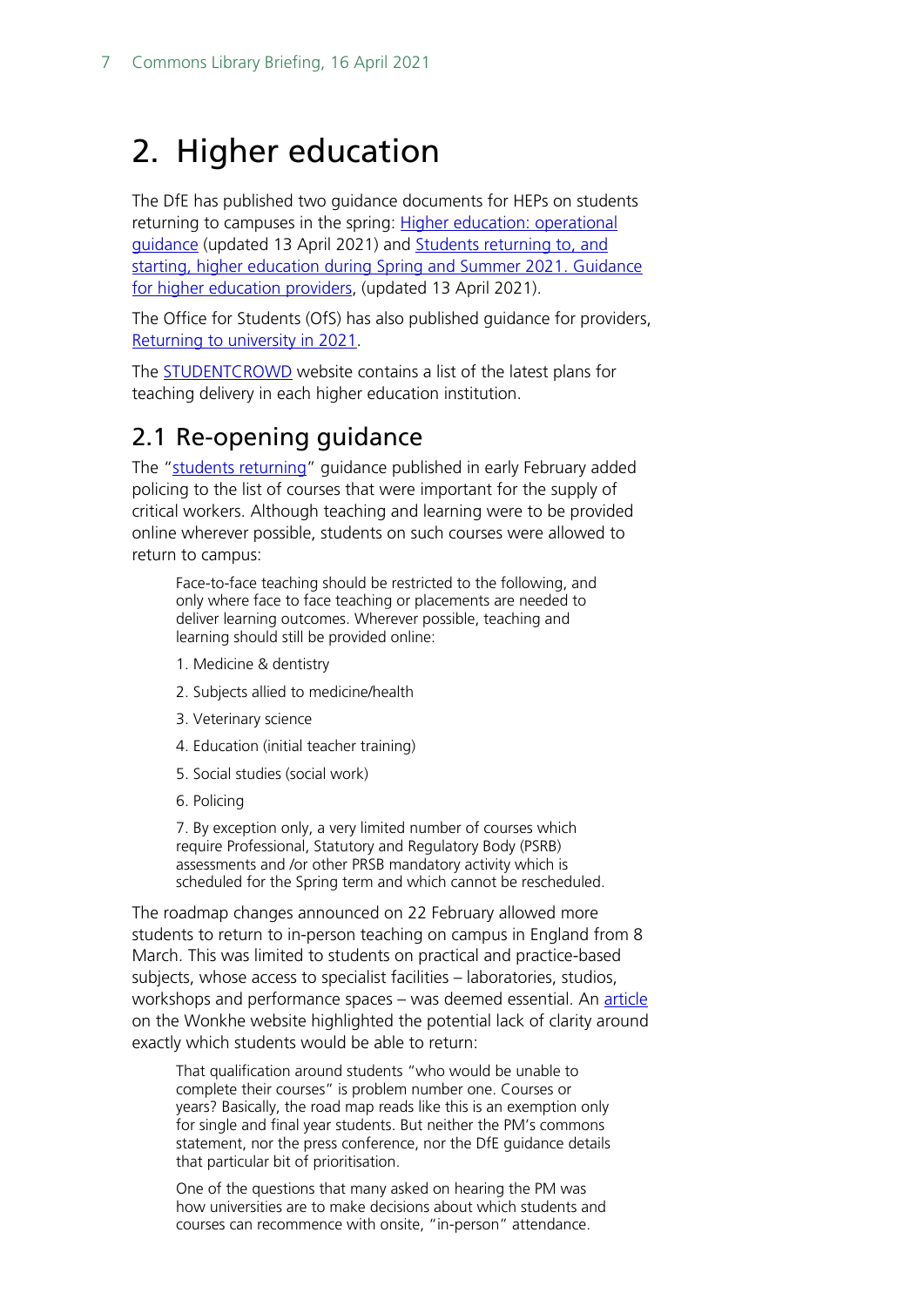Generally, this looks like it's being left up to providers to determine – the guidance just says that providers should not ask students to return if their course can "reasonably be continued" online.

The lack of clarity may be an issue. Given time and access to facilities is tight, one provider with lots of students on practical courses may be keen to ration their facilities to final and single year students. Another may be keen to get everyone back for "something" face to face.<sup>[9](#page-7-1)</sup>

The return of all students to campus from 17 May is subject to a review of the impact that the lifting of coronavirus restrictions will have had as the country entered Step 2 of the Roadmap. According to the updated [April 2021 guidance,](https://assets.publishing.service.gov.uk/government/uploads/system/uploads/attachment_data/file/977819/Students_returning_to__and_starting__higher_education_in_the_spring_term_130421.pdf) HEPs are expected to ensure that students know when, and if, they should return to in-person teaching and learning. Facilities should also reopen in line with the wider reopening quidance and easing of restrictions with regards to organised sport, entertainment, or large events.

The guidance makes an allowance for some students to return before the 17 May date, particularly for health and wellbeing reasons:

Providers should support the return of students where necessary to support the continuation of their studies, for example, where students do not have access to appropriate alternative accommodation, facilities or study space, where students need to return for health or safety reasons or where there is concern for a student's mental health or wellbeing.<sup>[10](#page-7-2)</sup>

The April 2021 updates to the guidance are covered in the Wonkhe article ["Fifteen things to note in today's DfE return to campus](https://wonkhe.com/wonk-corner/fifteen-things-to-note-in-todays-dfe-return-to-campus-announcement/?utm_medium=email&utm_campaign=Wonkhe%20Daily%20-%20Wednesday%2014%20April&utm_content=Wonkhe%20Daily%20-%20Wednesday%2014%20April+CID_8964db4952ef28c05cf3136d32523193&utm_source=Email%20marketing%20software&utm_term=Jim%20Dickinson%20looks%20through%20the%20announcement%20in%20more%20detail)  [announcement"](https://wonkhe.com/wonk-corner/fifteen-things-to-note-in-todays-dfe-return-to-campus-announcement/?utm_medium=email&utm_campaign=Wonkhe%20Daily%20-%20Wednesday%2014%20April&utm_content=Wonkhe%20Daily%20-%20Wednesday%2014%20April+CID_8964db4952ef28c05cf3136d32523193&utm_source=Email%20marketing%20software&utm_term=Jim%20Dickinson%20looks%20through%20the%20announcement%20in%20more%20detail), 13 April 2021.

### <span id="page-7-0"></span>2.2 Testing arrangements and face coverings

Students are encouraged to test themselves before returning to university, on arrival, and then twice a week while on campus. The guidance gives the following information on testing:

Students are encouraged to test before they travel back to university, either through their local community testing programme or by ordering a test online.

On returning to university, students should take three tests at an on-site testing facility (3- 4 days apart). They should then test twice a week, either using home test kits or at an onsite facility. Some students at smaller HE providers may use home test kits immediately rather than testing on site.

Staff are also encouraged to test twice a week, either at an on-site testing facility or at home as appropriate.<sup>[11](#page-7-3)</sup>

<span id="page-7-1"></span><sup>9</sup> Wonkhe, (Some) students [on practical courses in England can return to campus in](https://wonkhe.com/blogs/students-on-practical-courses-in-england-can-return-to-campus-in-early-march/?utm_medium=email&utm_campaign=Wonkhe%20Daily%20-%20Tuesday%2023%20February&utm_content=Wonkhe%20Daily%20-%20Tuesday%2023%20February+CID_e3a37ff8cae4f2e3d480186cfc532dec&utm_source=Email%20marketing%20software&utm_term=Jim%20Dickinson%20gets%20across%20the%20implications%20for%20higher%20education%20providers%20and%20students)  [early March,](https://wonkhe.com/blogs/students-on-practical-courses-in-england-can-return-to-campus-in-early-march/?utm_medium=email&utm_campaign=Wonkhe%20Daily%20-%20Tuesday%2023%20February&utm_content=Wonkhe%20Daily%20-%20Tuesday%2023%20February+CID_e3a37ff8cae4f2e3d480186cfc532dec&utm_source=Email%20marketing%20software&utm_term=Jim%20Dickinson%20gets%20across%20the%20implications%20for%20higher%20education%20providers%20and%20students) 22 February 2021.

<span id="page-7-2"></span><sup>&</sup>lt;sup>10</sup> DfE, Students returning to, and starting, higher education during Spring and [Summer 2021. Guidance for higher education providers,](https://assets.publishing.service.gov.uk/government/uploads/system/uploads/attachment_data/file/977819/Students_returning_to__and_starting__higher_education_in_the_spring_term_130421.pdf) April 2021, p10.

<span id="page-7-3"></span><sup>&</sup>lt;sup>11</sup> DfE, Students returning to, and starting, higher education during Spring and [Summer 2021. Guidance for higher education providers,](https://assets.publishing.service.gov.uk/government/uploads/system/uploads/attachment_data/file/977819/Students_returning_to__and_starting__higher_education_in_the_spring_term_130421.pdf) April 2021, p16.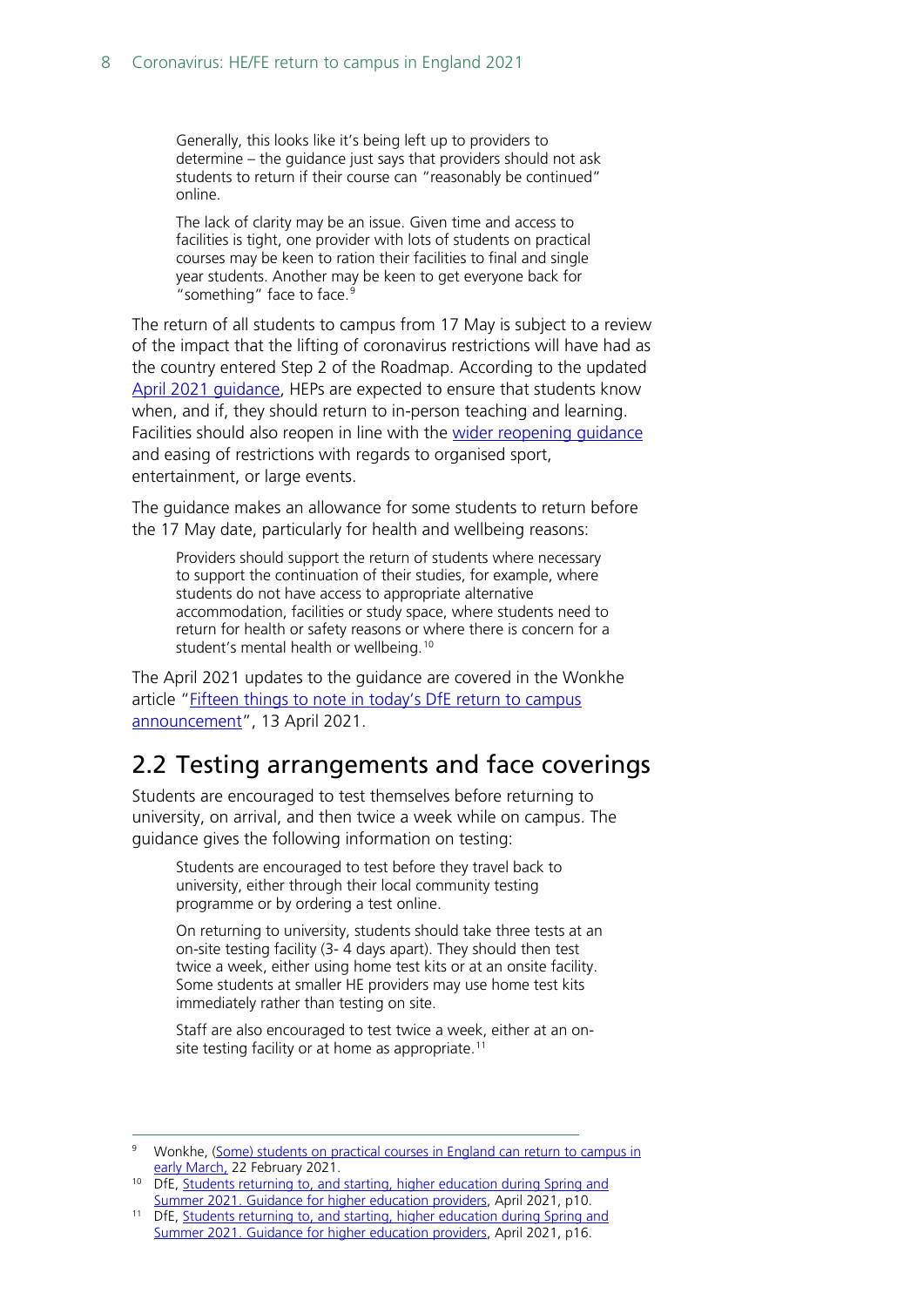Face coverings are also recommended when social distancing is not possible for thos who are not exempt, and providers should also seek to ensure that there is good ventilation when spaces are in use:

Where social distancing is difficult to maintain or good ventilation is difficult to provide, including in workshops, laboratories, offices, libraries, teaching rooms and lecture halls, we recommend that providers should adopt the use of face coverings as part of their wider COVID-secure measures, in addition to hand hygiene facilities and reduced access.<sup>[12](#page-8-1)</sup>

## <span id="page-8-0"></span>2.3 Children's Task and Finish Group: Paper on HE settings

A [report](https://assets.publishing.service.gov.uk/government/uploads/system/uploads/attachment_data/file/963387/S1103_Children_s_Task_and_finish_Group_Paper_on_Higher_Education_Settings_.pdf) for the Department for Education (DfE) was published in February 2021, and it provided an update on evidence related to COVID-19 in HE settings. The paper contained the following findings on the transmission of Covid among HE students and the impact on student wellbeing:

- Multiple data sources (including ONS, PHE and COG-UK) show that the rates of COVID-19 infection rose among many HE student populations in October 2020 (moderate evidence, moderate data), with rates of infection subsequently reducing in November
- Evidence from ONS outbreak investigations, PHE surveillance data, genomic and antibody studies in a number of HE settings suggest a higher risk of transmission in residential settings, and particularly in some halls of residence (medium confidence). ONS outbreak analyses from Exeter and Loughborough found greater transmission spikes in halls of residence than private accommodation.
- Evidence from genomic studies in a limited number of universities suggests that mitigation measures were successful in minimising transmission.
- Limited, anecdotal evidence from 10 universities presented by ONS suggests that when face-to-face learning was happening, minimal cases of transmission were attributed to face-to-face learning environments.
- There is strong evidence that the majority of HE students (those aged 18-24 years), because of their age, are less susceptible to severe clinical disease than older people (high confidence).
- <span id="page-8-1"></span>• Survey evidence related to COVID-19 indicates disruption to research and learning, lower wellbeing, and increased mental distress in HE students.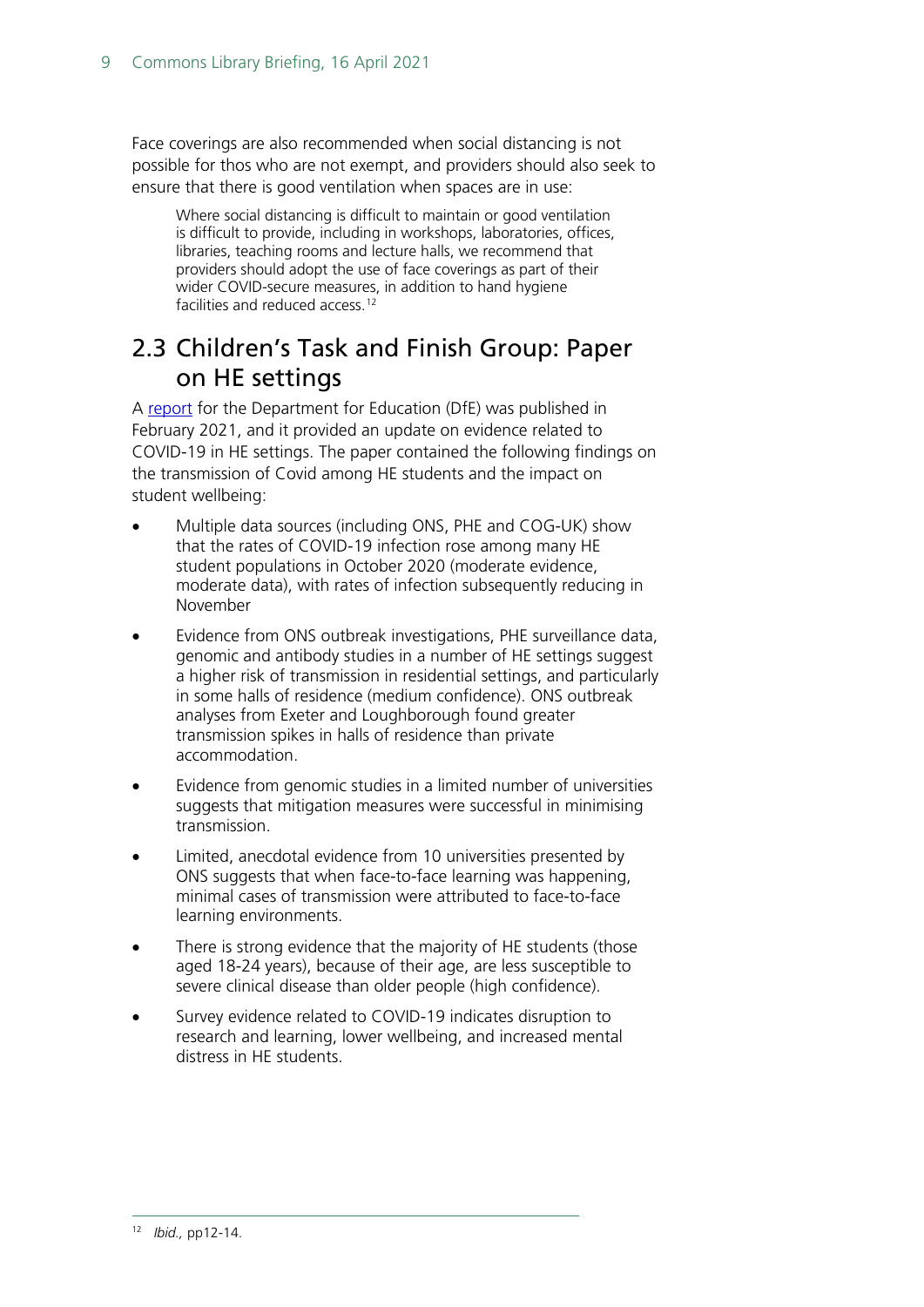# <span id="page-9-0"></span>3. Student accommodation issues

This section focuses on accommodation issues linked to the third national lockdown and the return to campus in 2021. The briefing paper [Coronavirus: Student accommodation issues](http://researchbriefingsapp.parliament.uk/resourcefile/get/c6378fde-64d2-450c-97c1-b8afc409d4b2/cbp09122.pdf) gives further background and looks at this issue during the whole of the pandemic.

## <span id="page-9-1"></span>3.1 Where did students spend the winter break and where are they living now?

A survey of 2,700 students carried out between 8 and 18 January 2021 by the Office of National Statistics found that:<sup>[13](#page-9-2)</sup>

- 33% of respondents travelled to stay with family or friends over the winter break and 30% were already living at home or with friends. 37% remained at their usual term time address
- 40% of those who moved out to stay with family or friends<sup>[14](#page-9-3)</sup> over the winter break had returned to their term time address by early January.
- In early January 8% were in university/private student halls of residence, 42% were in private rented accommodation and 49% were at home or with friends.

The Save the Student [National Student Accommodation Survey 2021](https://www.savethestudent.org/accommodation/national-student-accommodation-survey-2021.html) received responses from 1,300 students. It found that at the start of the spring term 52% of students were living in the same accommodation as before Christmas. 35% had moved home to live with parents or guardians. Only 42% of students had been able to spend the whole of the 2020/21 in their rented accommodation.

A survey by Unite, a student accommodation provider, has found that 77% of students have struggled with mental health and wellbeing because of the pandemic and 84% said that engaging in university life had been positive for their mental health. A large majority of the students surveyed (86%) wanted to return to their universities and term-time accommodation:

Demand for returning to university remains overwhelmingly high: 86% students are keen to get onto university campus once it is safe to do so. Meanwhile, 79% of students said they wanted to receive some face-to-face teaching in the third term, if restrictions are eased.

In addition, almost two in three students (62%) are likely to return to their student accommodation for their third term if lockdown restrictions are eased, with (almost half) 47% of those say they're very likely to do so.[15](#page-9-4)

<span id="page-9-2"></span><sup>&</sup>lt;sup>13</sup> Coronavirus and higher education students: England, 8 January to 18 January 2021, **ONS** 

<span id="page-9-3"></span><sup>&</sup>lt;sup>14</sup> Or their usual non-term time address

<span id="page-9-4"></span><sup>15</sup> Unite, [Students' mental health hit by Covid-19 -](https://www.unite-group.co.uk/media/students-mental-health-hit-covid-19-17-february-2021) 17 February 2021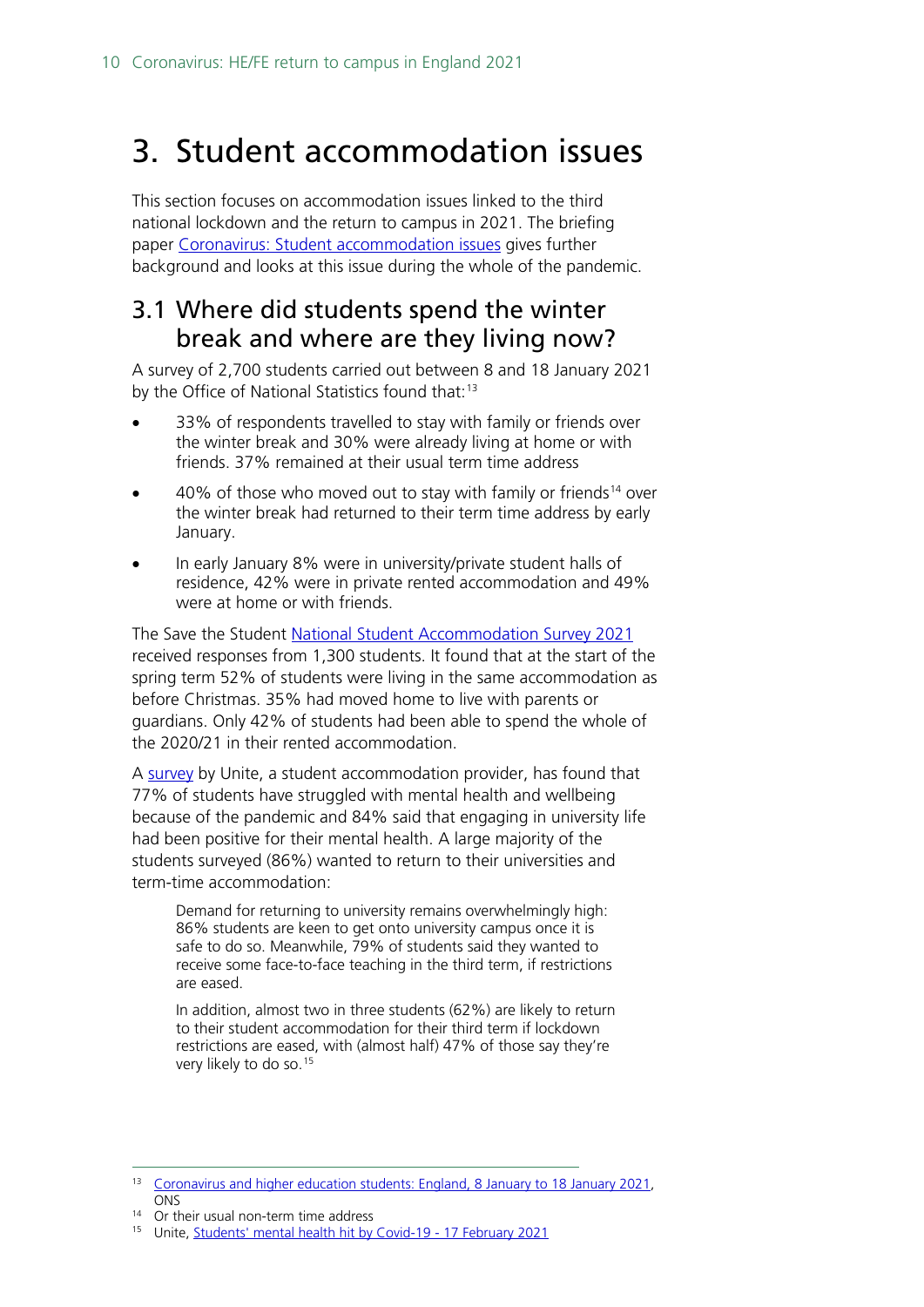## <span id="page-10-0"></span>3.2 Rent reductions

The Save the Student [National Student Accommodation Survey 2021](https://www.savethestudent.org/accommodation/national-student-accommodation-survey-2021.html) found that around 40% of students who paid rent had asked for a refund. Those in university accommodation were much more likely to have asked for a refund. Overall 32% were offered a rent refund; 9% full and 23% partial. The average discount was £75 per week.

An earlier survey of accommodation which asked about refunds in summer term 2020 found that:

- 72% of first year students (mostly in student halls) had stopped paying rent and 13% were paying reduced rent.
- 71% of second or later year students (mostly in private rented accommodation) were paying full rent, 11% were paying reduced rent and 19% were not paying any rent.

## <span id="page-10-1"></span>3.3 Difficulty paying rent and hardship funding

According to the Save the Student [National Student Accommodation](https://www.savethestudent.org/accommodation/national-student-accommodation-survey-2021.html)  [Survey 2021,](https://www.savethestudent.org/accommodation/national-student-accommodation-survey-2021.html) 50% of students struggle to keep up with paying their rent and 10% said this was a 'constant struggle'. 60% said that their health had suffered due to rent costs, particularly their mental health. 45% said their academic work had suffered for the same reason. 47% had to borrow money to pay rent, the most common sources were parents and overdrafts/loans. The report estimated that nearly £1 billion across the UK had been spent on student accommodation that has not been used.

The Government has responded to concerns about the financial pressures placed on students by the pandemic by giving universities flexibility about how they spend existing funding for disadvantaged students and with additional hardship funding. The £256 million of 'student premium' funding was intended to help disadvantaged and disabled student access and progress through higher education. The flexibility given to universities means they can divert this to other areas such as student hardship funding and mental health services.<sup>[16](#page-10-2)</sup>

In December 2020, the Government **announced** £20 million in financial year 2020/21 for students facing financial hardship. On 2 February 2021 the Government [increased this one-off funding](https://www.gov.uk/government/news/government-announces-50-million-to-support-students-impacted-by-covid-19) with a further £50 million for universities to distribute to students facing financial hardship.

The total additional funding of £70 million in England has been [compared unfavourably](https://wonkhe.com/wonk-corner/50m-for-student-hardship-in-england/) with extra hardship funding announced in Wales and Scotland which are substantially higher on a per student basis. In early February the Northern Ireland Economy Minister [announced](https://www.economy-ni.gov.uk/news/dodds-announces-students-receive-ps500-covid-disruption-payment) a one-off 'Covid disruption payment' of £500 for every fulltime higher education student in Northern Ireland. This was part of a wider package which included additional funding for student hardship

<span id="page-10-2"></span>See, for instance, Support for vulnerable students' in the Office for Students Provider [guidance for coronavirus](https://www.officeforstudents.org.uk/advice-and-guidance/coronavirus/provider-guide-to-coronavirus/provider-faq/)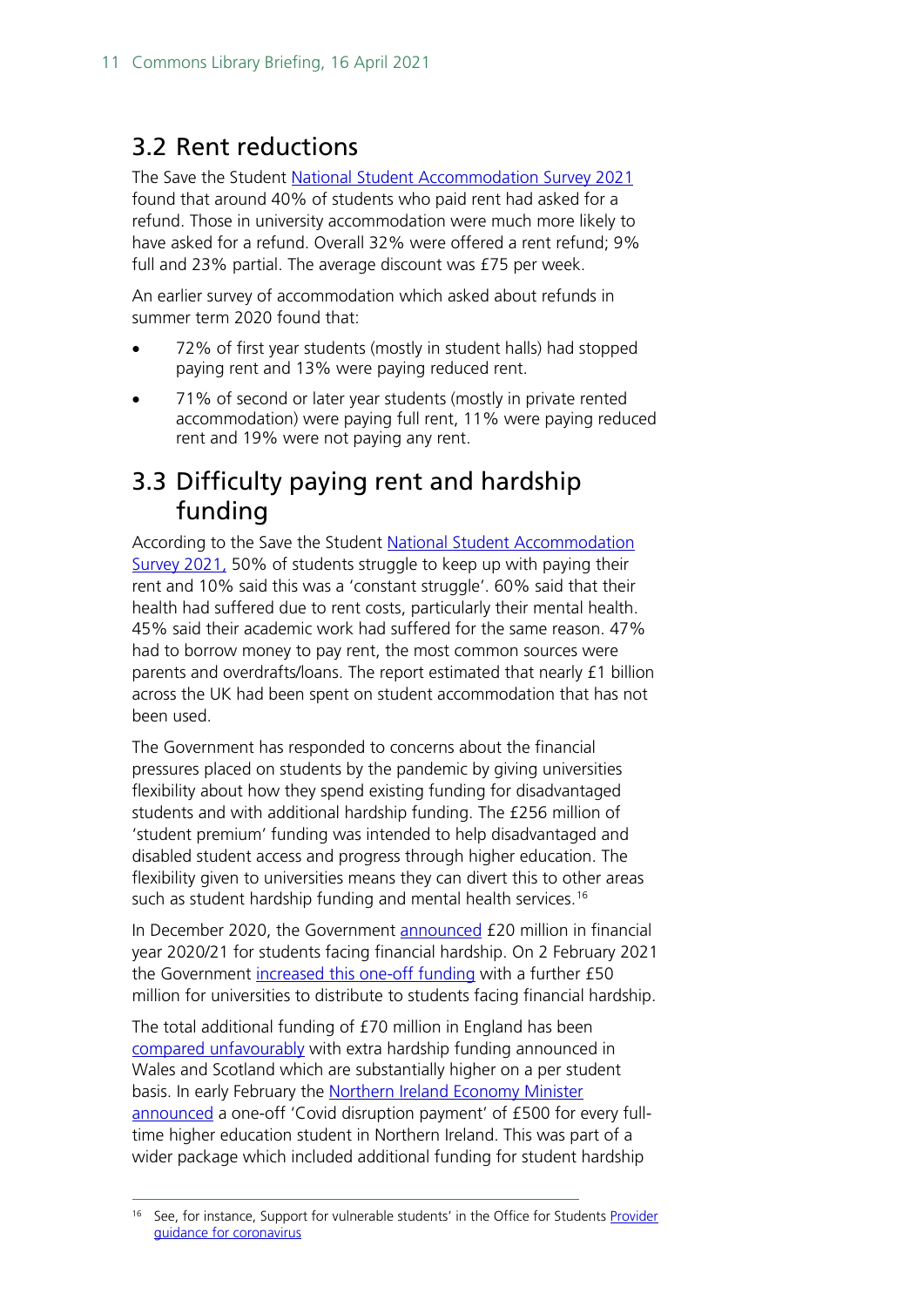and to compensate universities who have lost income through rent reductions and early ends to rental contracts.

### <span id="page-11-0"></span>3.4 Refunds for fees and accommodation

The All-Party Parliamentary Group on Students published the report of its [Inquiry into tuition and accommodations costs during Covid-19: The](https://appg-students.org.uk/wp-content/uploads/2021/01/210128-APPG-Students-Inquiry-Report-final.pdf)  [Case for Compensation](https://appg-students.org.uk/wp-content/uploads/2021/01/210128-APPG-Students-Inquiry-Report-final.pdf) on 28 January 2021. The inquiry was launched in response to growing demands for rent and fee refunds following the disruption to university education as a result of the national lockdown announced on 4th January 2021.

The report made three recommendations with regard to rent:

- the Government should substantially increase hardship funding to address rental costs for student properties they cannot access, lost income, digital poverty and other unexpected costs.
- the Government should consider the introduction of means-tested maintenance grants to assist the 'Covid cohort' with the costs they face
- the Government should work with landlords to introduce measures to temporarily increase flexibility for student accommodation to allow students to leave contracts they aren't using more easily, and to reduce pressure on landlords.

With regard to tuition fee refunds, the report recommended:

- The Government should establish a 'Covid Student Learning Remediation Fund', to allow lost learning to be addressed through provision of educational opportunities not available through the pandemic.
- The Government should work with Universities to ensure that there is a national 'safety net' to maintain academic integrity across institutions and ensure that students can progress in a way that takes account of the practical, social and emotional challenges they have had to face as a result of the pandemic.

The Prime Minister referred to compensation for students during the roadmap debate on 22 February 2021:

### **Cat Smith**

University students, many of whom were not eligible for furlough for their part-time jobs, were already struggling financially. Today's road map suggests that the vast majority of those students will not be able to return to their university accommodation until after Easter at best. They are legally being prevented from returning to accommodation for which they are obliged to pay. Does the Prime Minister think that that is fair? If he does not think that it is fair, what will he do about it?

#### **The Prime Minister**

I sympathise deeply with students who have had a time at university that no other generation has put up with. I sympathise deeply with their sense of unfairness, with the experiences they have had. They have been heroic, by the way, in the in which they have been able to bring the disease down in some university towns by obeying the guidance. We will do whatever we can to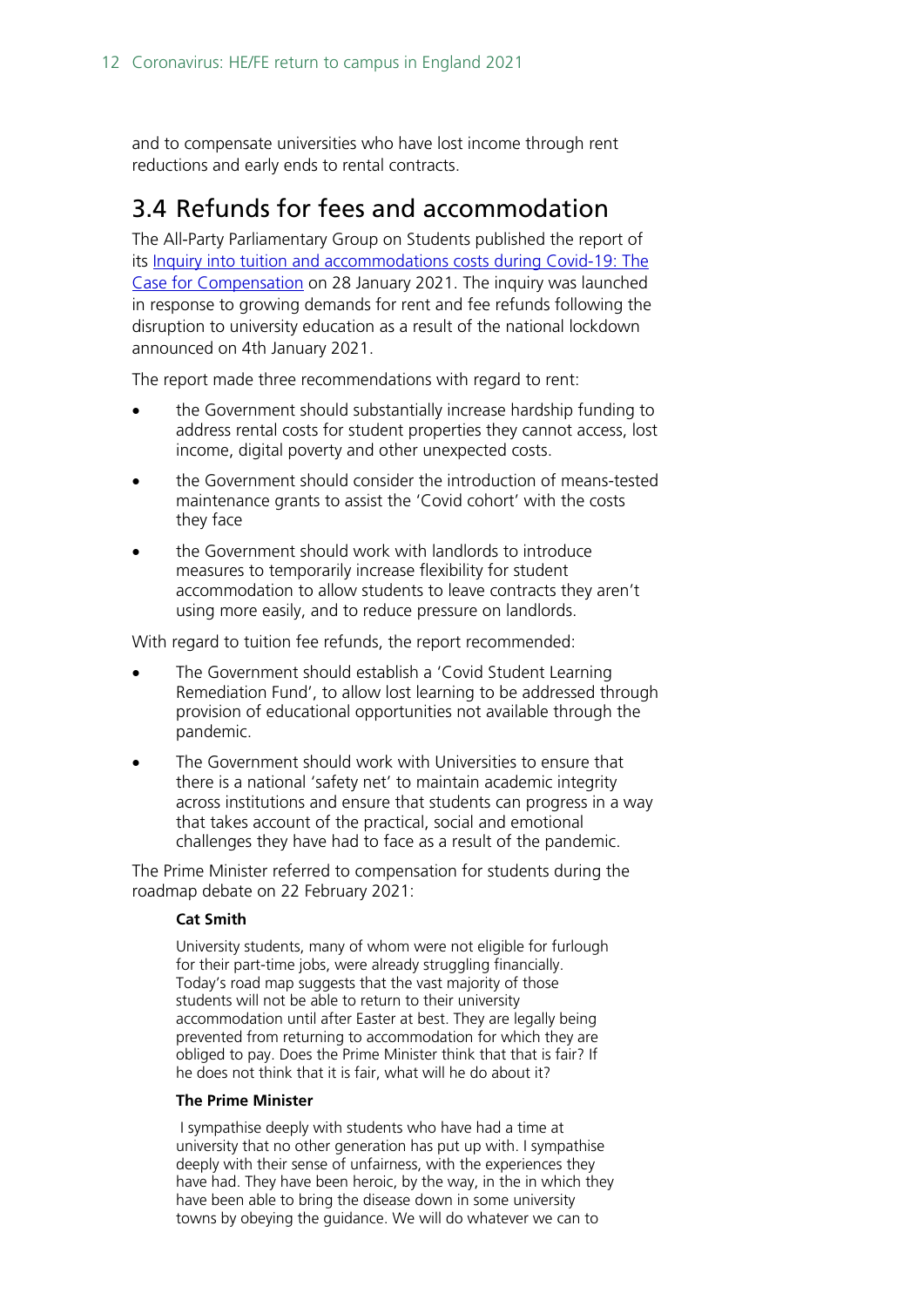support them, working with the university sector, to make up for the experiences they have been through and to make sure, insofar as we can, that we help them to get compensation.<sup>[17](#page-12-0)</sup>

The government's position on student accommodation costs was given in a [PQ on 26 March 2021:](https://questions-statements.parliament.uk/written-questions/detail/2021-03-22/173220)

#### **Students: Coronavirus**

#### **Claudia Webbe**

To ask the Secretary of State for Education, what assessment he has made of the implications for his policies of the November 2020 study by the National Union of Students that found that three in four students were anxious about paying their rent; and what financial support he is providing to students in relation to rents during the covid-19 outbreak.

#### **Michelle Donelan**

26 March 2021

This has been a very difficult time for students, and we urge universities and private landlords to review their accommodation policies to ensure that they are fair, clear and have the interests of students at heart.

We recognise that in these exceptional circumstances, some students may face financial hardship. The department has worked with the Office for Students to clarify that higher education (HE) providers are able to use existing funds, worth around £256 million for the 2020/21 academic year, towards hardship support. We have also made an additional £70 million of student hardship funding available to HE providers this financial year (2020/21).

HE providers have flexibility in how they distribute the funding to students, in a way that best prioritises those in greatest need. Support might include help for students facing additional costs arising from having to maintain accommodation in more than one location. The funding can be distributed to a wide population of students, including postgraduates (whether taught or research) and international students. We will continue to monitor the situation to look at what impact this funding is having.

There is further information for tenants and landlords in the context of COVID-19, available at:

[https://www.gov.uk/government/publications/covid-19-and](https://www.gov.uk/government/publications/covid-19-and-renting-guidance-for-landlords-tenants-and-local-authorities)[renting-guidance-for-landlords-tenants-and-local-authorities.](https://www.gov.uk/government/publications/covid-19-and-renting-guidance-for-landlords-tenants-and-local-authorities)

The Competition and Markets Authority (CMA) has published guidance on consumer contracts, cancellation and refunds affected by COVID-19:

[https://www.gov.uk/government/publications/cma-to-investigate](https://www.gov.uk/government/publications/cma-to-investigate-concerns-about-cancellation-policies-during-the-coronavirus-covid-19-pandemic/the-coronavirus-covid-19-pandemic-consumer-contracts-cancellation-and-refunds)[concerns-about-cancellation-policies-during-the-coronavirus](https://www.gov.uk/government/publications/cma-to-investigate-concerns-about-cancellation-policies-during-the-coronavirus-covid-19-pandemic/the-coronavirus-covid-19-pandemic-consumer-contracts-cancellation-and-refunds)[covid-19-pandemic/the-coronavirus-covid-19-pandemic](https://www.gov.uk/government/publications/cma-to-investigate-concerns-about-cancellation-policies-during-the-coronavirus-covid-19-pandemic/the-coronavirus-covid-19-pandemic-consumer-contracts-cancellation-and-refunds)[consumer-contracts-cancellation-and-refunds.](https://www.gov.uk/government/publications/cma-to-investigate-concerns-about-cancellation-policies-during-the-coronavirus-covid-19-pandemic/the-coronavirus-covid-19-pandemic-consumer-contracts-cancellation-and-refunds) This guidance sets out the CMA's view on how the law operates to help consumers understand their rights and help businesses treat their customers fairly.

<span id="page-12-0"></span>Students may be entitled to refunds from certain accommodation providers. depending on the terms of their contract and their particular circumstances. Organisations such as Citizens Advice offer a free service, providing information and support.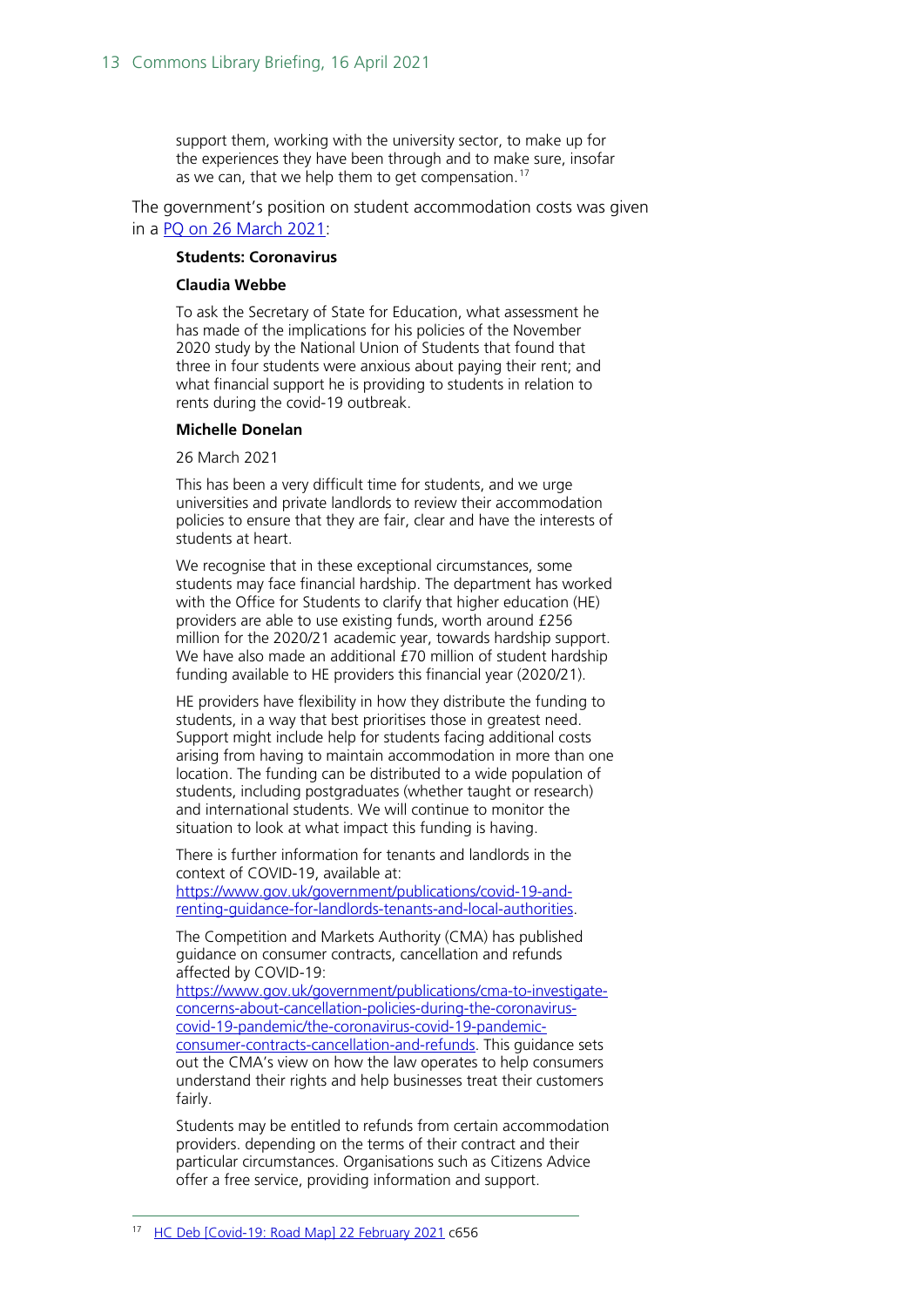If a student thinks their accommodation provider is treating them unfairly, they can raise a complaint under the accommodation codes of practice as long as the provider is a code member. The codes can be found at: [https://www.thesac.org.uk,](https://www.thesac.org.uk/) <https://www.unipol.org.uk/the-code/how-to-complain> and [https://www.rla.org.uk/about/nrla-code-of-practice.shtml.](https://www.rla.org.uk/about/nrla-code-of-practice.shtml) .

The Office of the Independent Adjudicator (OIA) for Higher Education can consider complaints about student accommodation in England and Wales, but only where an HE provider is involved in the provision of that accommodation. The OIA cannot consider complaints where students may have concerns about accommodation in the private rented sector.

The issue of compensation for lost teaching and rent during the pandemic was debated in the House of Commons on Thursday 15 April, following an *urgent question on the subject* by Daisy Cooper:

<span id="page-13-0"></span>To ask the Secretary of State for Education, if he will make a statement on the return date given to university students and his Department's plans to provide financial compensation to university students for lost teaching and rent during the coronavirus pandemic.<sup>[18](#page-13-0)</sup>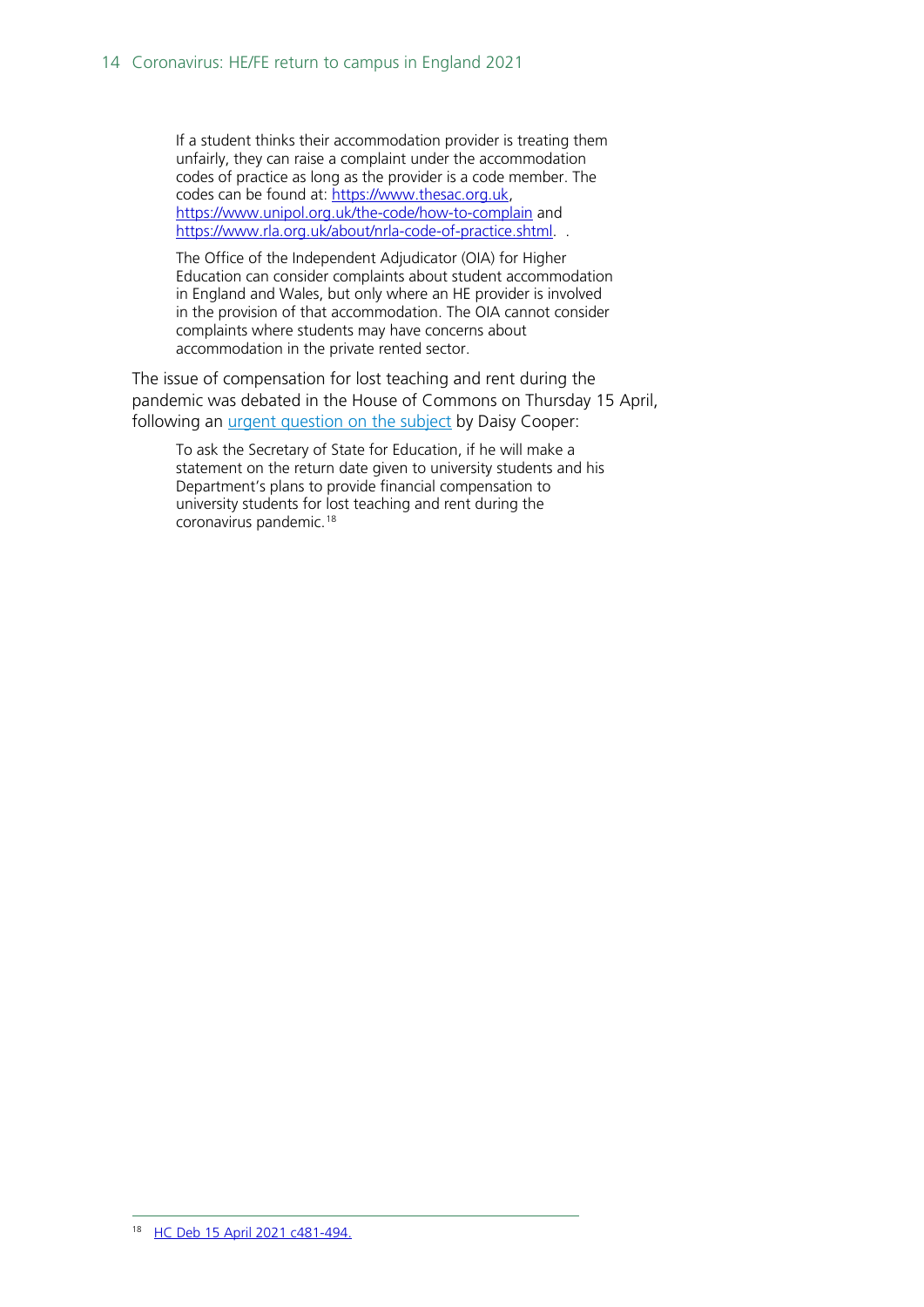# <span id="page-14-0"></span>4. Other student issues

## <span id="page-14-1"></span>4.1 Fines for house parties

The updated DfE guidance [Students returning to, and starting, higher](https://assets.publishing.service.gov.uk/government/uploads/system/uploads/attachment_data/file/977819/Students_returning_to__and_starting__higher_education_in_the_spring_term_130421.pdf)  [education during Spring and Summer 2021. Guidance for higher](https://assets.publishing.service.gov.uk/government/uploads/system/uploads/attachment_data/file/977819/Students_returning_to__and_starting__higher_education_in_the_spring_term_130421.pdf)  [education](https://assets.publishing.service.gov.uk/government/uploads/system/uploads/attachment_data/file/977819/Students_returning_to__and_starting__higher_education_in_the_spring_term_130421.pdf) 

[providers,](https://assets.publishing.service.gov.uk/government/uploads/system/uploads/attachment_data/file/977819/Students_returning_to__and_starting__higher_education_in_the_spring_term_130421.pdf)[https://assets.publishing.service.gov.uk/government/uploads/sy](https://assets.publishing.service.gov.uk/government/uploads/system/uploads/attachment_data/file/959017/HE_guidance_spring_term_guidance_update_050221_v2.pdf) stem/uploads/attachment\_data/file/959017/HE\_quidance\_spring\_term\_g uidance update 050221 v2.pdf April 2021 reiterated that there are fines of £800 for students attending house parties:

### **House parties**

The government has introduced an £800 fine for those attending house parties, including in halls of residence, which will double for each repeat offence to a maximum level of £6,400. These fines will apply to those who attend illegal gatherings of more than 15 people from more than one household/support bubble. Providers should ensure that students are aware of what constitutes their designated "household", particularly if they live within large scale student accommodation.<sup>[19](#page-14-3)</sup>

### <span id="page-14-2"></span>4.2 Maintenance loans for students still at home

Student maintenance loans vary depending on where a student is living and students living away from home are eligible for higher loans than those living at home. Under normal circumstances students should inform Student Finance England if their living arrangements change and their loan may be re-assessed and possibly reduced as a consequence. The lockdown has prevented many students from returning to their term time accommodation and has forced them to stay at home - the guidance states that student support does not need to be re-assessed if students are still "incurring accommodation costs away from home":

Because of the changing position relating to face to face teaching and occupation of accommodation, students' loan entitlements for the current term will not be reassessed if they are still incurring accommodation costs away from home, meaning that students in receipt of the 'living away from home'' loan will retain the maintenance loans paid at the start of term, which will be repaid in the usual way. This should help to ensure students have the financial support they need during these exceptional circumstances. Students who are no longer incurring accommodation costs away from home (e.g. because they have exited their contracts, or moved home permanently), or who no longer wish to receive the higher rate of loan, should continue to request reassessment.

This policy was criticised on the Wonkhe website for reducing student's loan funding at a time when students faced a loss of income from reduced work opportunities:

<span id="page-14-3"></span><sup>&</sup>lt;sup>19</sup> DfE, Students returning to, and starting, higher education during Spring and [Summer 2021. Guidance for higher education providers,](https://assets.publishing.service.gov.uk/government/uploads/system/uploads/attachment_data/file/977819/Students_returning_to__and_starting__higher_education_in_the_spring_term_130421.pdf) April 2021, p8.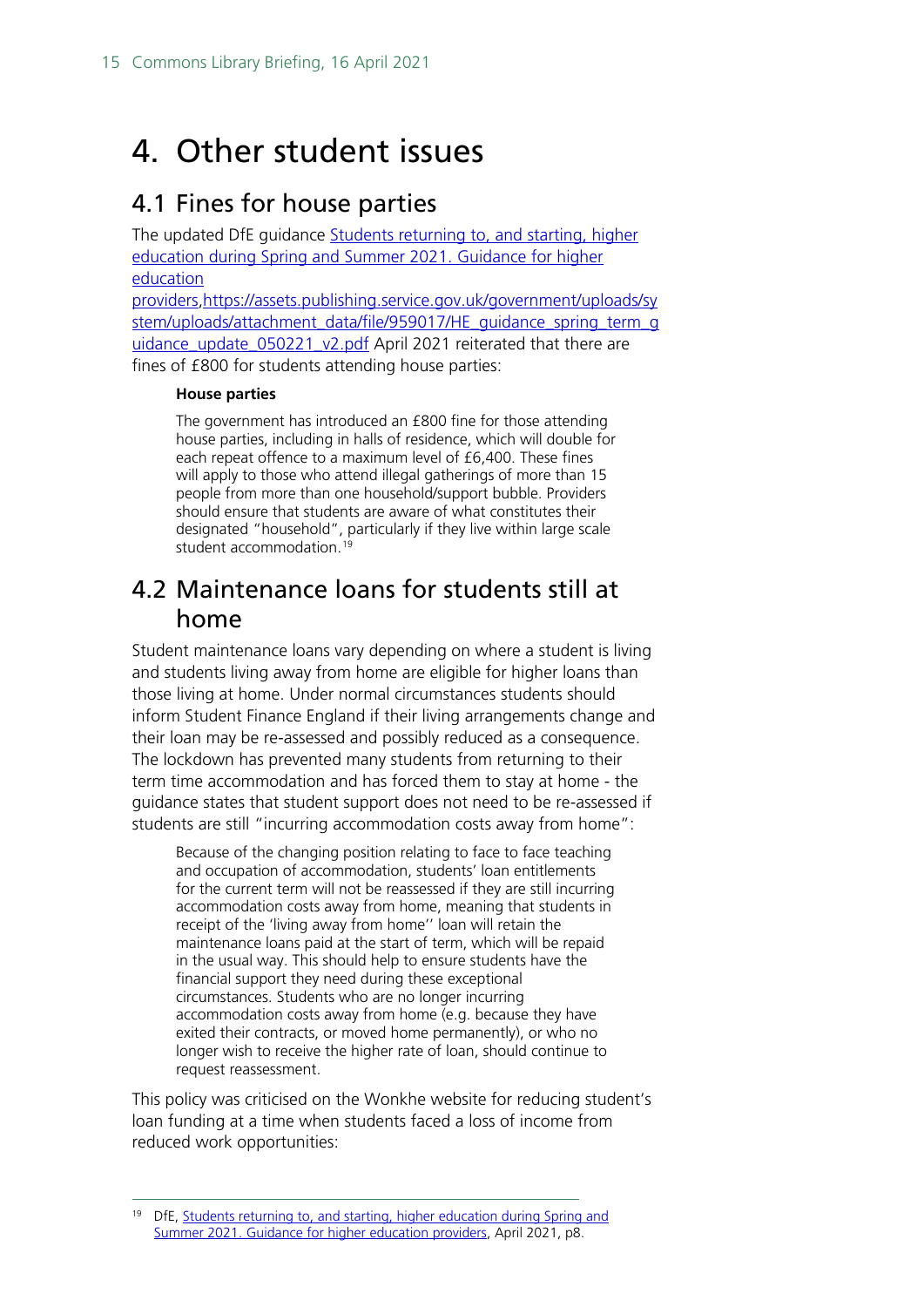So the official position is that all students need to keep SLC up to date with where they're living – that's a legal and contractual obligation and means students who were planning on spending the term away from home now must tell SLC that they're not. But it's OK – they then tick a box to say "I'm still paying rent out there" and they keep the higher rate.

As part of that process, students who have somehow managed to escape their ongoing rental contract have to tell SLC where they are and fess up that they're out of contract – so their loan gets reassessed down. That's a harsh blow to students who will already be facing down the barrel of lost part time work and increased costs, but in some sort of way makes sense.

The question comes – what if you don't know whether you'll be facing any costs this term because your university has been rebating the rent, but might stop doing so on or after March 8th but before the end of term? And this is the actual, unbelievable, rub-your-eyes in disbelief answer:

A student who studies away from home who right now has followed the guidance on staying away and for the time being is getting full rent relief from their university should tell SLC, who will then reassess the student's loan down. If their university then reopens campus the week before Easter and they have to pay rent for that week, the student has to get in touch and SLC will reassess their loan back up to the higher rate"

The Student Loans Company has produced a FAQs document for students, [Guidance for students who have moved back home in the](https://www.gov.uk/guidance/guidance-for-students-who-have-moved-back-home-in-the-january-term)  [January term,](https://www.gov.uk/guidance/guidance-for-students-who-have-moved-back-home-in-the-january-term) 11 February 2021, to help with student support questions. The guidance states that any student who is assessed as being overpaid will have the overpayment added to their student loan balance and this will be repaid after they finish their course:

Usually, in this situation you would be reassessed for the January term to the lower 'living at home' rate of Maintenance Loan. If you've already been paid for that term at the higher 'living away from home' rate, it would mean you'd have been overpaid for that term. We would normally then reduce your future Maintenance Loan payments to recover the money that was overpaid.

However, the UK Government has decided that in this situation the overpayment will just be added to your overall loan balance. This will be repaid as normal once you have finished or left your course.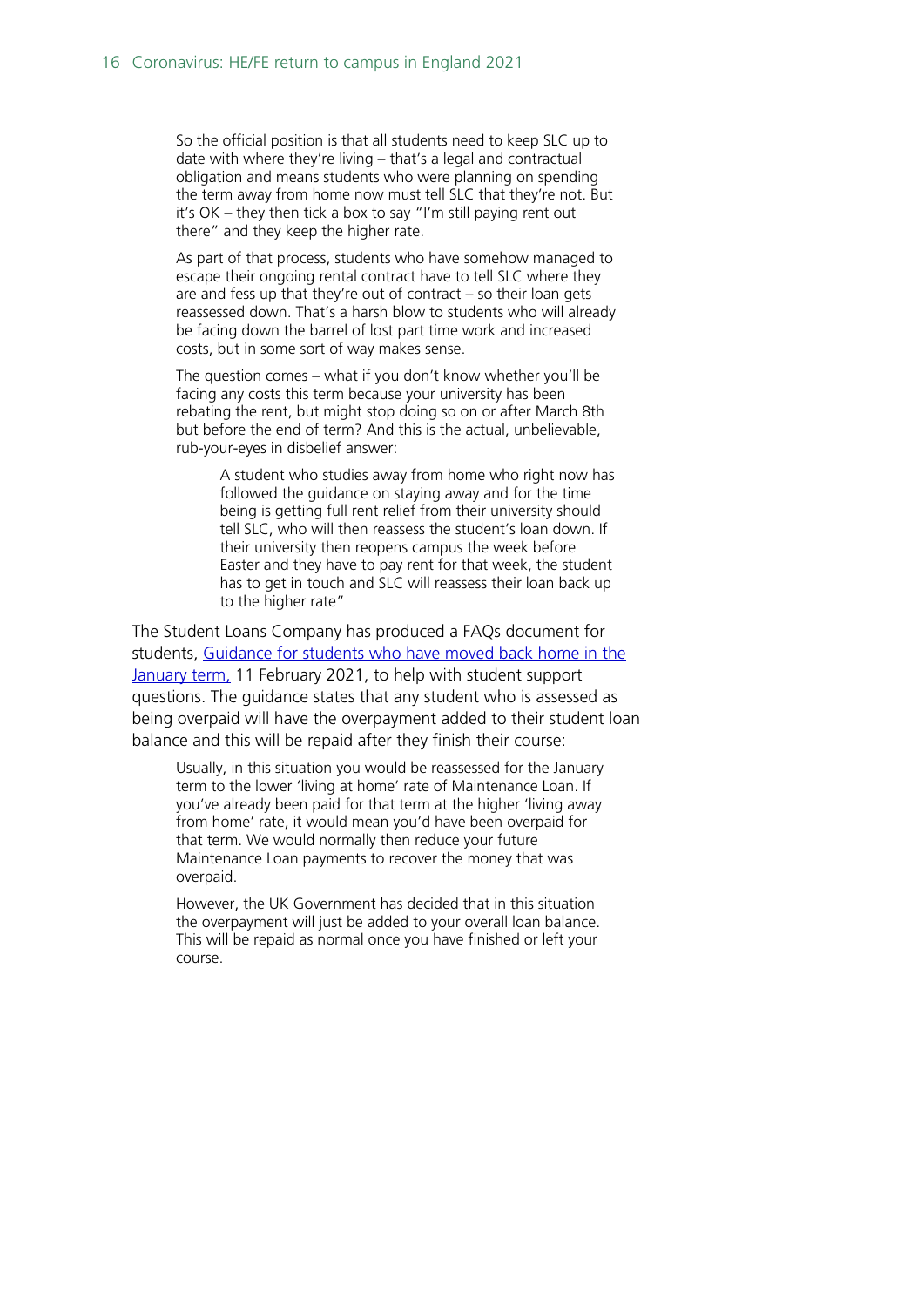# <span id="page-16-0"></span>5. Further education

In January 2021, the DfE issued guidance for FE providers on the lockdown rules for colleges, which set out which students were allowed to attend on site as well as providing information on exams:

During the period of national lockdown further education providers will remain open to vulnerable students and the children of critical workers.

All other students will continue to learn remotely until 8 March at the earliest.

A small number of FE students and apprentices who would otherwise be completing their courses or apprenticeships in January, February or March are able to attend where it is not possible for their training or assessment to be completed remotely. This includes:

- those who are due to do a licence to practise, or other occupational competence assessment, including end point assessments in January, February or March.
- those training for some critical worker roles, for example: engineering, health & social care, manufacturing technologies, nursing & subjects & vocations allied to medicine, transportation operations & maintenance, agriculture, education and training and building & construction (where this is connected to utilities and communications) that are due to complete in the next 3 months.

We know that receiving face-to-face education is best for young people's mental health and for their educational achievement. The earliest that further students will return to face to face education is 8 March. We will set out more detail and ensure we give at least 2 weeks' notice to allow students, staff and parents to prepare.

## <span id="page-16-1"></span>5.1 Covid Road Map guidance for colleges 22 February 2021

On 22 February 2021, the Government published new guidance for colleges on the roadmap implications, which included the fact that from 8 March, all students would be able to return to on-site education:

During the period of national lockdown further education providers have remained open to vulnerable students and the children of critical workers.

Continuing to attend are a small number of students who would otherwise be completing their courses or apprenticeships in February or March and who cannot complete them remotely. This includes those due to complete:

- a licence to practise or other occupational competence assessment, including end point assessments
- training for some critical worker roles, for example
	- engineering
	- health and social care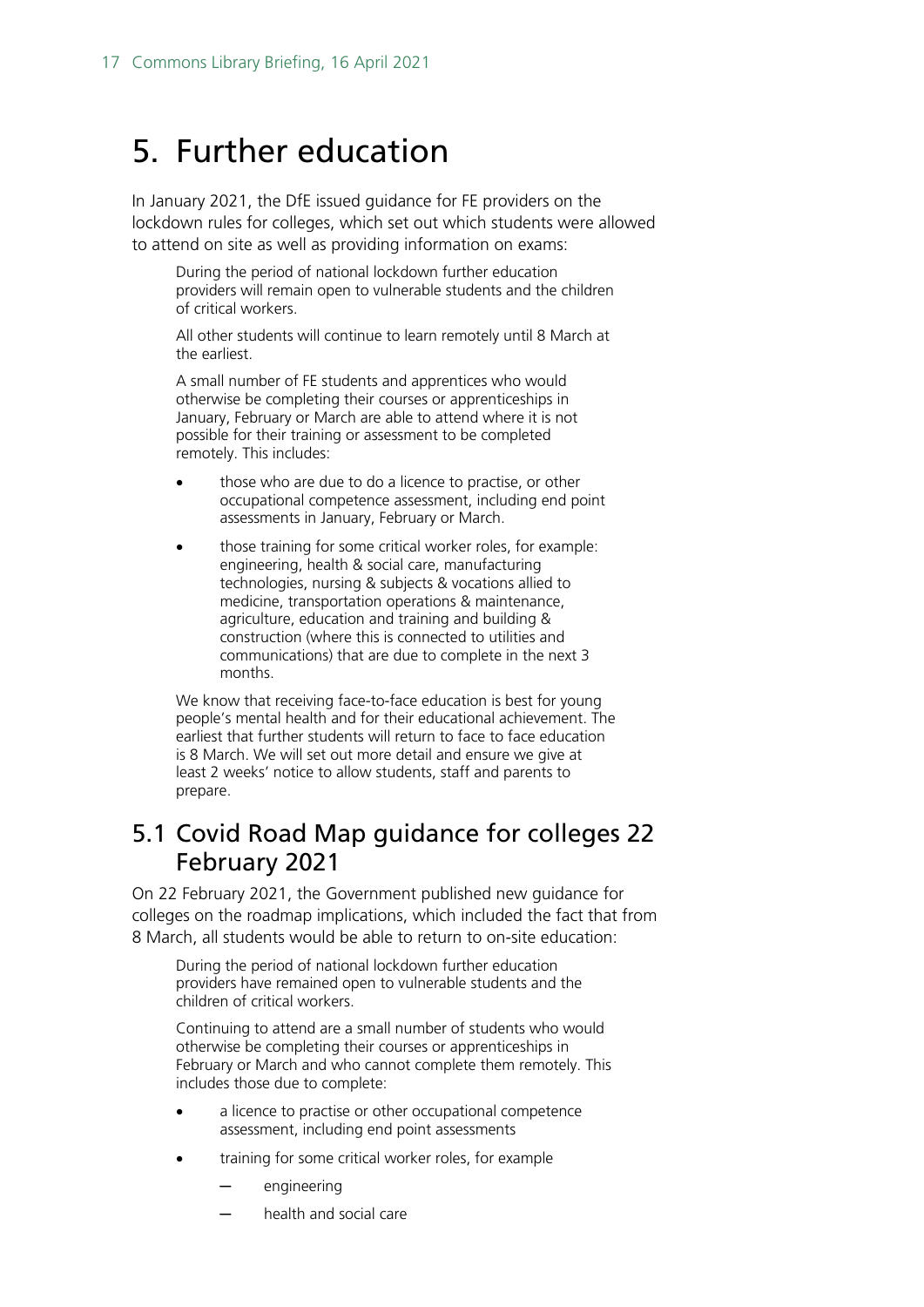- manufacturing technologies
- nursing & subjects & vocations allied to medicine
- transportation operations and maintenance
- agriculture
- education and training
- building and construction, where this is connected to utilities and communications

All other students will continue to learn remotely until 8 March.

From 8 March we expect that every 16 to 19 student (or 19 to 25 with an EHCP) will attend their FE provider in person, and will undertake the majority of their planned hours on site.

Adult learners may also return on site. As was the case prior to coronavirus (COVID-19), you should continue to judge the right balance between on-site and remote delivery for adult students in order to provide high quality education and training.

Special post-16 institutions should continue to allow students to attend as per their usual timetable.

Colleges and special post-16 institutions will be able to test students on return, initially on site and then moving towards home testing. For Independent Training Providers (ITPs) and Adult Community Learning providers (ACLPs) home testing will be available for staff and students from the end of March.

We will keep this guidance under review and update as necessary.

Under the roadmap provisions, there will also be twice-weekly testing of secondary school and college pupils, initially with on-site testing and then home testing.

The Association of Colleges made the following comment on the road map changes which flagged up the "logistical challenge" of the mass testing of students:

Disruption to learning due to lockdowns has been challenging for students' education and wellbeing, so it's good to hear the Prime Minister announce that many college students will be returning to face to face learning from next month. Colleges typically have thousands of students across varying ages, and they face a complex task now to prioritise who starts back first and how that will best meet the needs of students.

We look forward to seeing the scientific evidence which sits behind the announcement. That will be important in reassuring staff and students of the low risks involved, with the right controls in place. The requirement for mass testing will be a logistical challenge, but colleges have used lockdown to prepare their sites and it will be a crucial element of keeping students and staff safe, alongside face coverings, social distancing, ventilation, phasing and rotas.

Colleges can be trusted to make the best decisions for their students, staff and communities, as they have done since the start of the pandemic. Their focus will be on safely supporting every student to succeed at the end of their year, whether they want to progress into work, an apprenticeship, further learning in college or higher education. This roadmap gives a glimpse of the new normal, but we look forward to a long-term plan for overcoming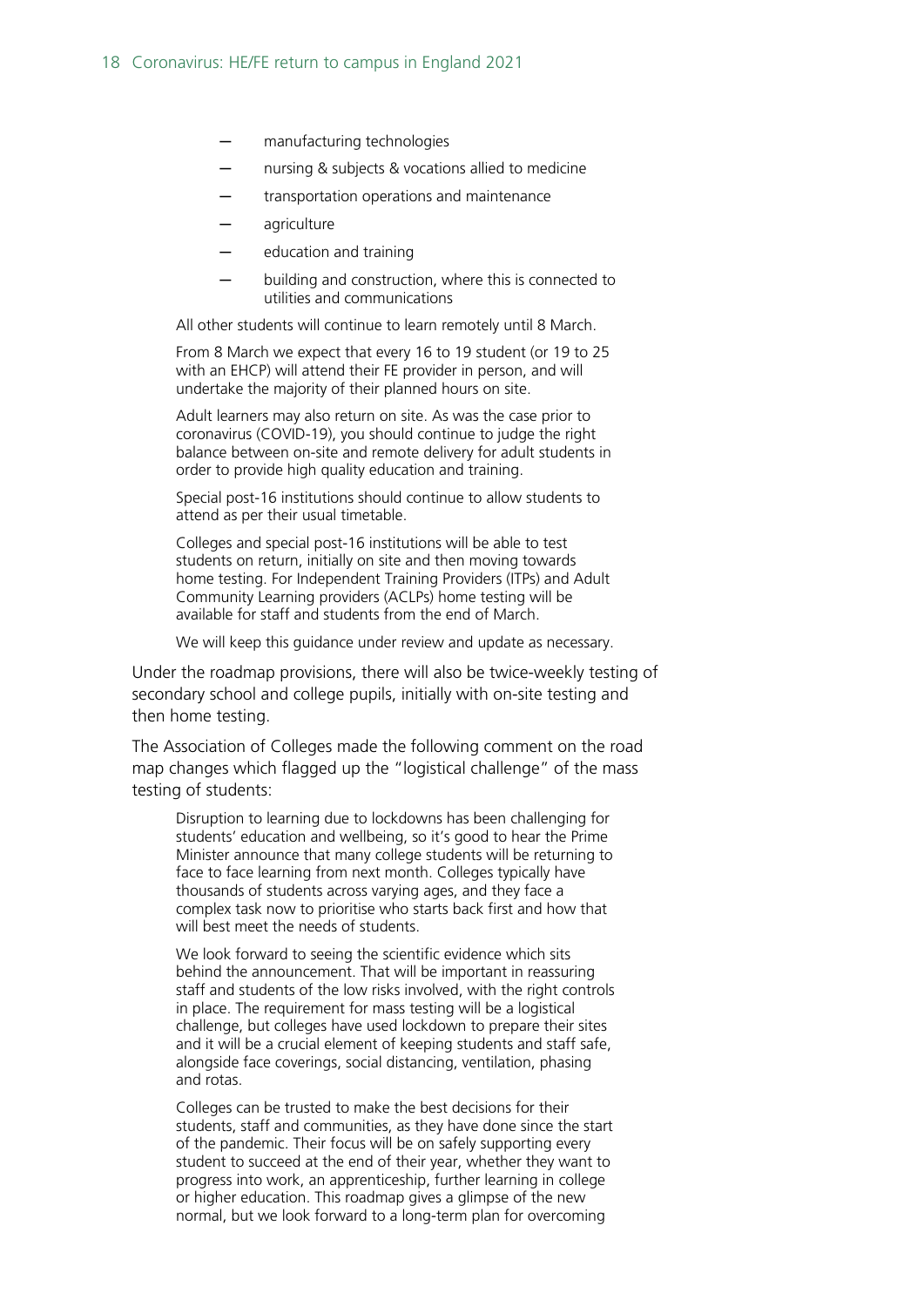lost learning which will be a major concern for the whole education system for the next couple of years. The return of students to colleges is positive, but it is not enough to avert a lost generation."[20](#page-18-1)

The Association of Colleges have published a [briefing paper](https://www.aoc.co.uk/sites/default/files/February%202021%20BBD%20debate%20briefing%20-%20national%20education%20route%20map%20%281%29.pdf) on the changes for a parliamentary debate on the roadmap arrangements on 25 February.<sup>[21](#page-18-2)</sup> The briefing highlights the importance of "addressing the issue of lost learning and ensuring there is adequate catch-up support in place is of critical importance and must be prioritised by the Government as we return to full attendance in the months ahead."

# <span id="page-18-0"></span>5.2 Updated guidance March 2021

In March 2021, the DfE issued updated guidance for providers. The guidance focused on priorities for the summer term as restrictions are eased and set out a road map for FE in line with government guidance:

### **Step 1 - from 29 March**

As part of step 1:

- outdoor sports and leisure facilities such as tennis courts and open-air swimming pools can reopen
- all students regardless of age can participate in formally organised outdoor sports
- wraparound provision for any reason can take place outdoors for students aged under 18
- the position on face coverings in classrooms and workshops to be reviewed
- clinically extremely vulnerable staff and students can return to work and their education setting from 1 April

### **Step 2 - not before 12 April**

As part of step 2:

- students can return to industry placements, where working from home is not reasonably possible, and commercial activity within colleges can reopen as the corresponding businesses begin to open in wider society, for example, personal care and retail
- indoor leisure facilities including gyms can reopen to the public for individual or household use
- on-site hospitality facilities can reopen to the public for table service if they can serve outside

### **Step 3 - not before 17 May**

As part of step 3:

<span id="page-18-1"></span><sup>&</sup>lt;sup>20</sup> Association of Colleges, [Government publishes roadmap out of lockdown -](https://www.aoc.co.uk/news/government-publishes-roadmap-out-lockdown-aoc-responds) AoC [responds,](https://www.aoc.co.uk/news/government-publishes-roadmap-out-lockdown-aoc-responds) 22 February 2021

<span id="page-18-2"></span><sup>&</sup>lt;sup>21</sup> Association of Colleges, Backbench Business Debate briefing Proposal for a national [education route map for schools and colleges in response to the COVID-19 outbreak](https://www.aoc.co.uk/sites/default/files/February%202021%20BBD%20debate%20briefing%20-%20national%20education%20route%20map%20%281%29.pdf) Thursday 25 February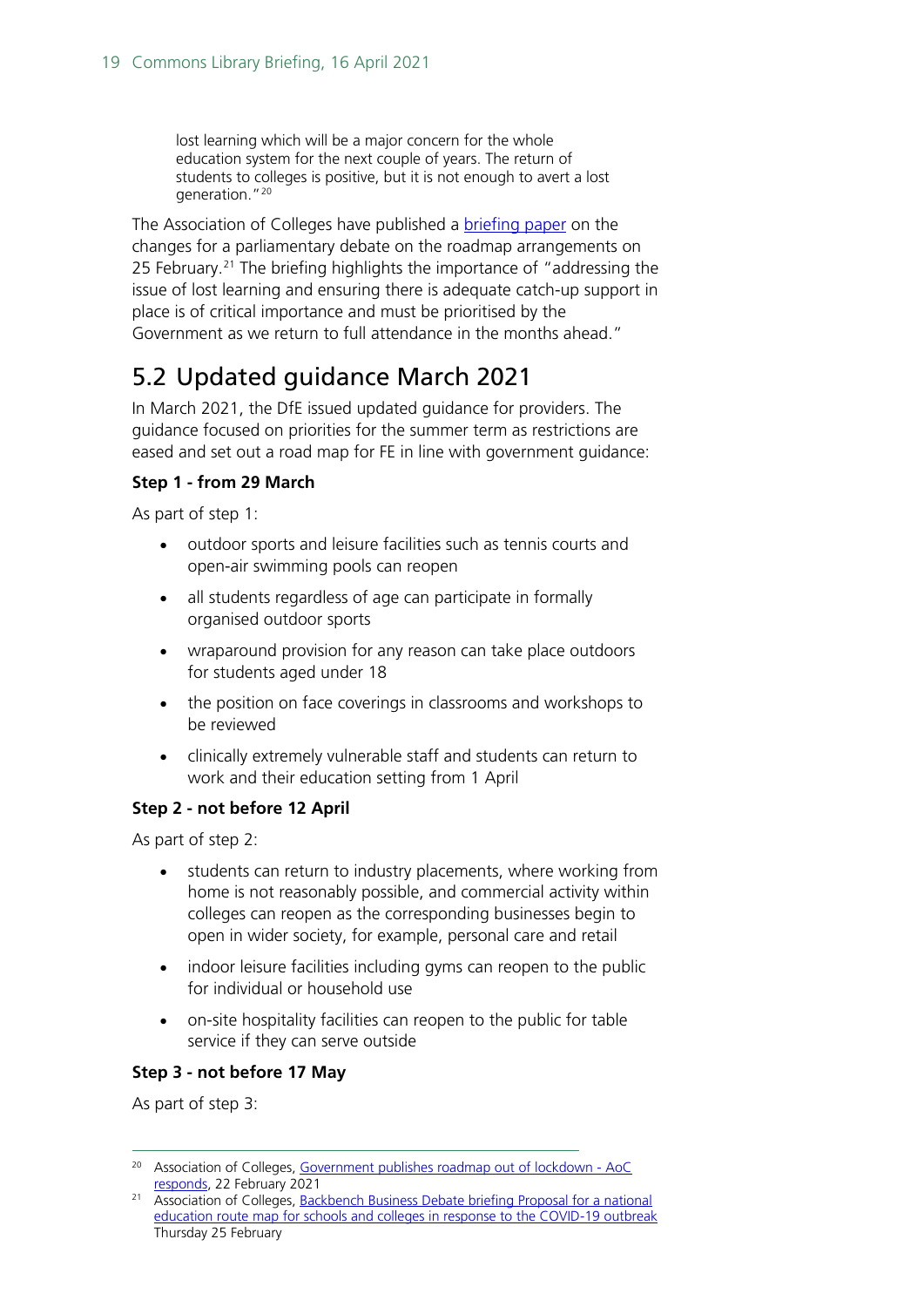- indoor adult group sport can return, meaning recreational group sport is permitted on FE premises
- indoor hospitality on-site can reopen to the public
- outside of college more students will be returning to part-time work alongside others outside of their college

### **Step 4 - not before 21 June**

As part of step 4 open days can be planned.

## <span id="page-19-0"></span>5.3 Updated guidance April 2021

Following the return of fact-to-face teaching on 8 March 2021, the [Further education coronavirus \(COVID-19\) operational guidance](https://www.gov.uk/government/publications/coronavirus-covid-19-maintaining-further-education-provision/further-education-coronavirus-covid-19-operational-guidance) was updated on 6 April 2021 to highlight the priorities for the summer term as restrictions are eased. The guidance for FE providers says:

Alongside the return to face-to-face teaching, the planned easing of restrictions, guided at all stages by data, will allow you to fully reintroduce:

- face-to-face extra-curricular activity
- work placements
- education visits
- reopening of commercial training facilities on-site such as hairdressing salons, gyms and restaurants

By the end of the summer term, we hope providers will be able to open their doors to prospective students for familiarisation events ahead of starting their post-16 study in September.

# <span id="page-19-1"></span>5.4 Examinations in summer 2021

On 6 January 2021, the government confirmed that in summer 2021, students taking GCSE, AS and A levels regulated by Ofqual, will be awarded grades based on an assessment by their teachers. Following this announcement a two week consultation was held on the method to be used to award grades and in February Ofqual published a [consultation decisions](https://assets.publishing.service.gov.uk/government/uploads/system/uploads/attachment_data/file/965005/6747-1_decisions_-_GQ_consultation_on_awarding_grades_in_2021.pdf) document setting out how grades would be awarded. The Ofqual document sets out how grades will be assessed and evidence to be used, the use of supporting materials, quality assurance and information on appeals and results.

On 25 February 2021, the DfE published guidance on [Awarding](https://www.gov.uk/government/publications/awarding-qualifications-in-summer-2021/awarding-qualifications-in-summer-2021)  [qualifications in summer 2021.](https://www.gov.uk/government/publications/awarding-qualifications-in-summer-2021/awarding-qualifications-in-summer-2021) This year's 2021 exams approach requires teachers to submit grades by 18 June 2021. Students will receive their results for A/AS levels on the 10 August and GCSEs on the 12 August. Results for relevant VTQs that are linked to progression to further or higher education, including some BTECs, will also be issued to students on or before these dates.

Following the release of results, there will be a window for students who believe their grade is wrong to raise an appeal.

### Vocational Qualifications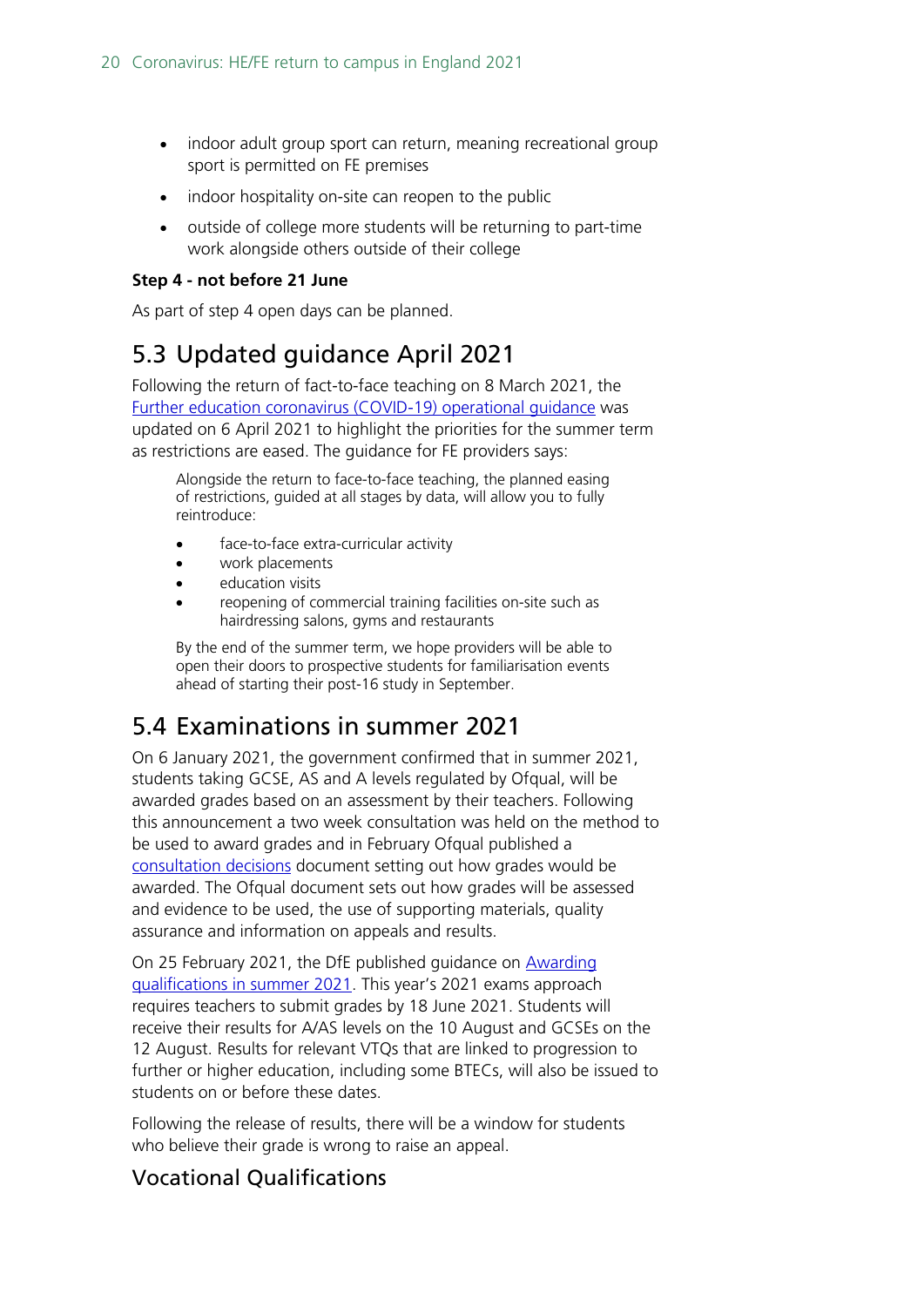Information on the assessment of VTQs was set out in a document, [Alternative arrangements for the award of VTQs and other](https://assets.publishing.service.gov.uk/government/uploads/system/uploads/attachment_data/file/964973/6748-1_-_Decisions_-_VTQ_Consultation_on_awarding_grades_in_2021.pdf) general [qualifications in 2021.](https://assets.publishing.service.gov.uk/government/uploads/system/uploads/attachment_data/file/964973/6748-1_-_Decisions_-_VTQ_Consultation_on_awarding_grades_in_2021.pdf)